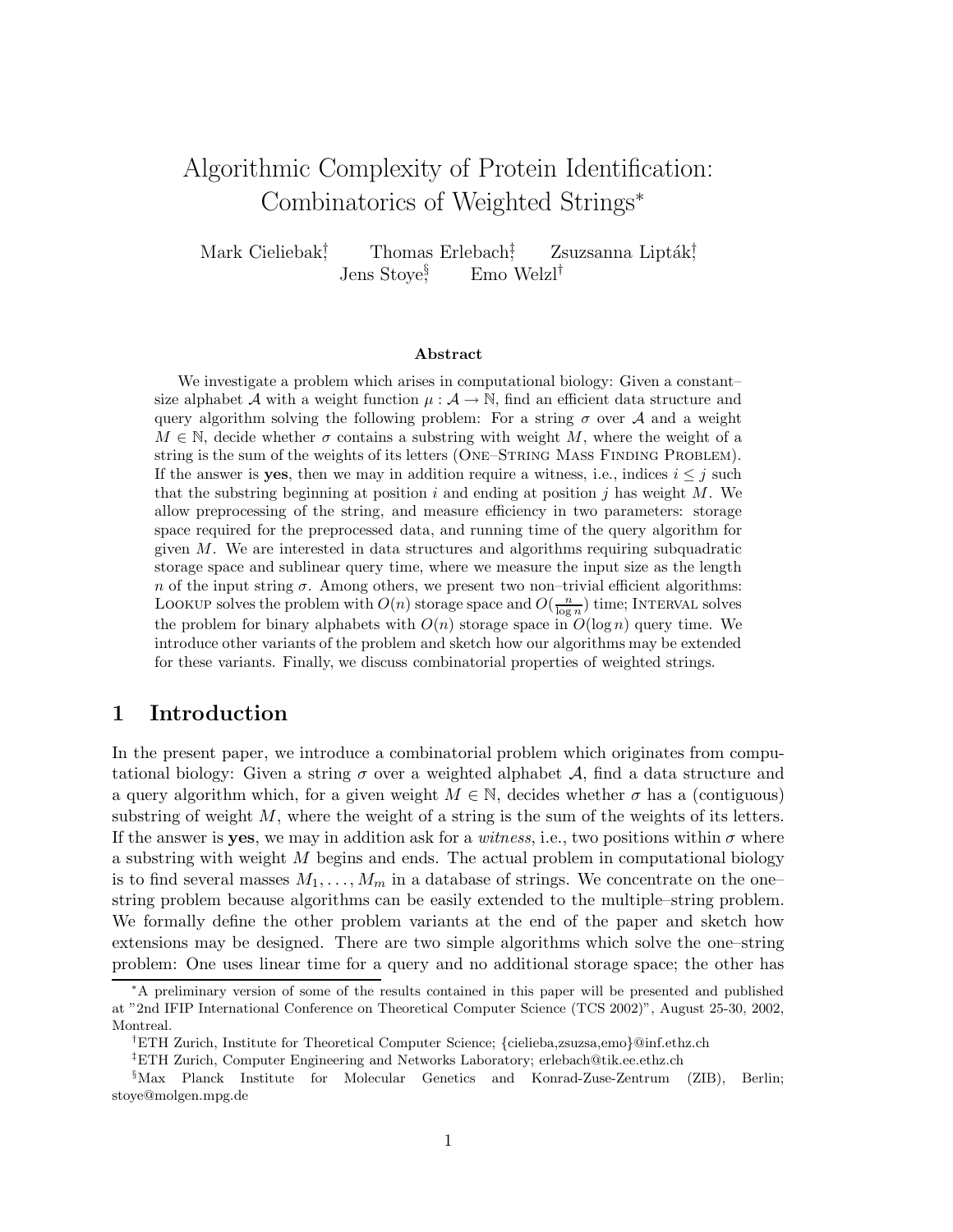logarithmic query time, but requires a preprocessing step and additional storage space for the resulting data structure which may be quadratic. Hereby, space and time complexities are measured in the length of the input string. We are interested in algorithms that are better than these two simple algorithms: i.e., we allow preprocessing and look for an algorithm where the data structure needs subquadratic space *and* the running time for a query is sublinear.

Formulated in this way, the problem becomes a purely combinatorial and algorithmic problem: Are there algorithms which allow searching in weighted strings of length  $n$  with  $o(n^2)$  additional storage space and  $o(n)$  query time? If so, can we find a tradeoff between space and time?

The problem differs from traditional string searching problems in one important aspect: While those look for substructures of strings (substrings, non–contiguous subsequences, particular types of substrings such as repeats, palindromes etc.), we are interested only in *weights* of substrings. This means that, on the one hand, we lose a lot of the structure of strings: e.g. the weight of a string is invariant under permutation of letters; on the other, we gain the additional structure of the weight function, such as its additivity. For instance, the problem of searching in  $X + Y$ , where X and Y are two sets of numbers, turns out to be closely related to our problem (see [Fre75] and [HPSS75]). However, we have been able to extend negative results which have been reached for that problem [CDF90]: We can show that this approach (using the naïve solution without preprocessing) cannot lead to an efficient algorithm for our problem. Likewise, using suffix trees, which can be applied to efficiently solve a large number of complex string problems, does not seem to help. Note, for instance, that the longest common substring problem [Gus97], although at first sight related, has very different characteristics. A problem that may also appear to be close to the present one is maximum segment sum [Ben86]; however, it appears that it does not lead to good solutions, either. Encoding amino acids on a binary alphabet is not feasible here, because that would only allow very restricted mass functions. The only result related to our problem that we have found in the vast amount of literature on strings (e.g. [AG95, Gus97, Lot97, RS97, CR94]) is one that does not deal with combinatorics, but rather with language classes (see Section 6 for more details).

Our problem is positioned between the areas of string algorithms, search algorithms, and algebra. We believe that it is not only relevant for computational biology, but that it is also of theoretical interest to the field of combinatorial searching. As far as we are aware, no efficient algorithms have so far been presented for this problem.

We would like to stress at this point that, even though the source of our problem is a biological question, the results we present here are primarily of theoretical interest. The reason is twofold: First, none of the algorithms we present are efficiently applicable in their current form. Lookup requires sublinear query time, but this is a mainly asymptotic result, since the query time only improves for very long input strings. Algorithm INTERVAL, on the other hand, is very efficient both in query time and storage space, but it only works for alphabets of size 2, a case which does not occur in the usual biological setting. The second reason is that all biological data are prone to errors; in fact, there is no such thing as error– free data. Thus, all applications in computational biology need to be highly fault tolerant. Our algorithms can be straightforwardly adapted to become tolerant to measurement errors. However, this aspect is not included in this paper.

Thus, the present paper demonstrates that efficient algorithms for the problem presented are possible; due to side constraints from the experimental side and difficult problems regarding the definition of a realistic similarity measure on mass spectra, it remains a great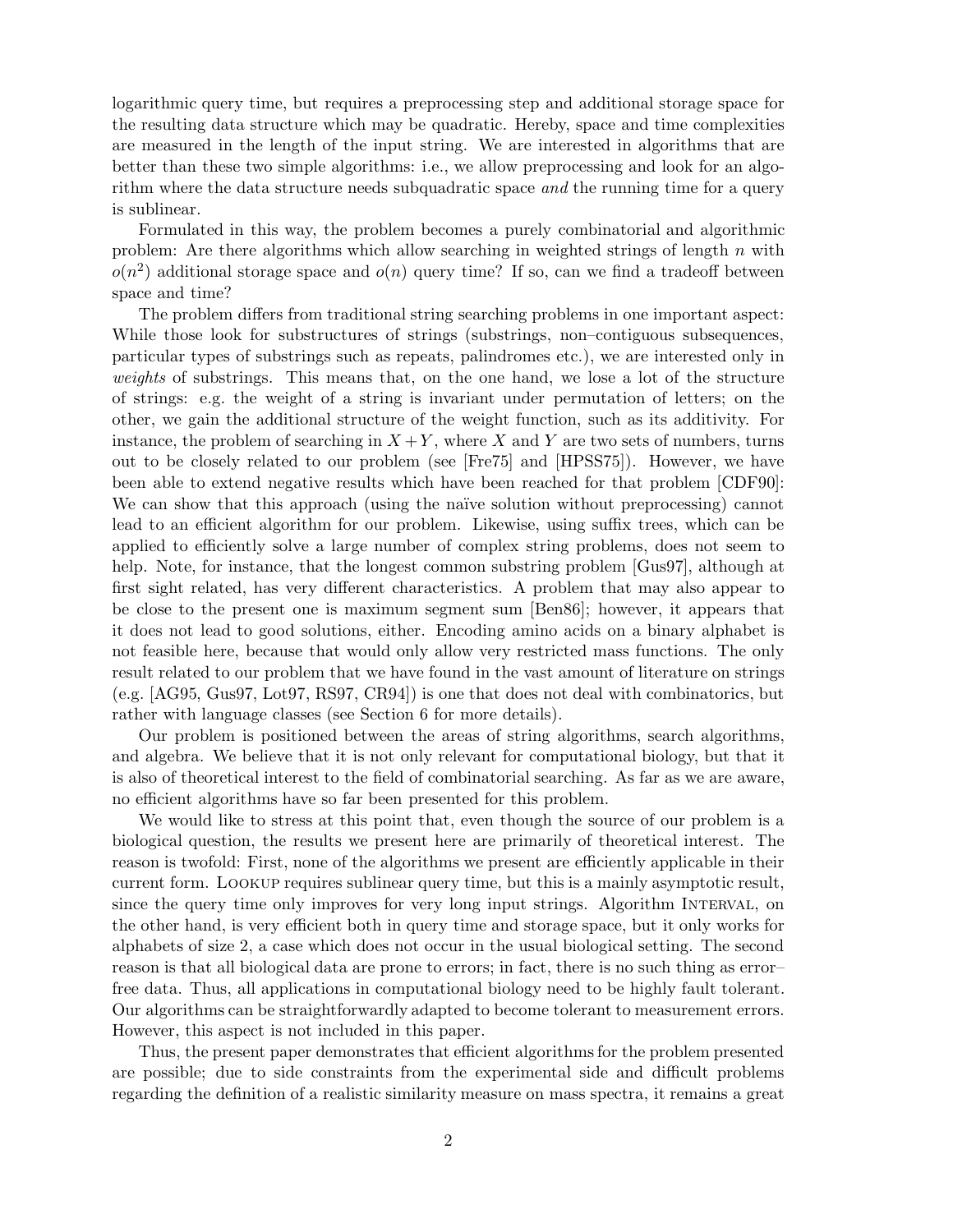challenge to actually find algorithms that are also of more practical value, though.

#### **1.1 Biological Motivation**

Proteomics is the field that investigates the proteins expressed at a certain time in a specific cell type. Due to the development of novel techniques for protein identification that are compatible with high throughput approaches, large amounts of data are being accumulated at present, which presents particular computational and mathematical challenges.

Proteins are large molecules that play a fundamental role in all living organisms. They are made up of smaller molecules (amino acids) that are linked together in a certain order by peptide bonds. The sequence of amino acids constitutes the so–called *primary structure* of a protein. Protein size ranges from below 100 to several thousand amino acids, where a typical protein has length 300 to 600. Most proteins are made up of the 20 most common amino acids. For the purposes of this paper, we will view a protein as a finite string over an alphabet of size 20.

The information about the primary structure of known proteins is stored in large databases, such as SWISS-PROT (approximately 100,000 proteins) or PIR (more than 200,000 proteins). When a protein is isolated, one would like to know whether it is already known and if so, to identify it. An obvious way is to establish its primary structure: This is called *de novo protein sequencing*. However, protein sequencing, unlike DNA sequencing, is very expensive (both in time and money!). E.g. identifying *one* amino acid with Edman Degradation, one standard method for protein sequencing, takes about 45 minutes, which makes this approach unfeasible in a high–throughput context.

Therefore, methods are required that test the protein against a database without having to sequence it first. One such method—which we will investigate here—makes use of the differences in molecular weights of amino acids: The protein is broken up into smaller pieces and the molecular mass of these pieces is then determined by a process called *mass spectrometry*. This yields a "fingerprint" of the protein that can then be tested against the database: The goal is to find a protein in the database that has substrings matching each of the input masses.

The method used for breaking up the protein into smaller pieces is referred to as *digestion*: a site-specific cleavage agent such as an enzyme, e.g. trypsin, is used that literally cuts the protein in certain well–defined places. The whole process is called *mass spectrometry*. Using digestion is algorithmically rather simple, at least with error–free data, since the breakup points are known in advance; it is thus possible to preprocess the database in an appropriate way. The complications arise due to measurement errors and post–translational modifications that alter the molecular mass of the amino acids. There is a large amount of literature on mass spectrometry [YISGH93, HBS+93, JQCG93, PHB93, MHR93, EMYI94]; some papers dealing with different aspects and modifications of the problem, e.g. the minimum number of masses needed to identify a protein [PHB93], combinatorial [PDT00] or probabilistic [BE01] models for scoring the difference of two mass spectra, or approaches for a correct identification even in the presence of post–translational modifications of the protein [MW94, YEM95, PMDT01]. The review [YI98] as well as chapter 11 of the book [Pev00] contain more detailed introductions to this topic. For an introduction to computational biology in general, see [SM97]; for more on molecular biology, [Str88]; while [GW91] is an easy–going introduction to genetics for non–biologists.

In this paper, we deal with algorithmic questions that arise if nothing is known about the breaking points, i.e., we assume random fragmentation. Testing for random weights is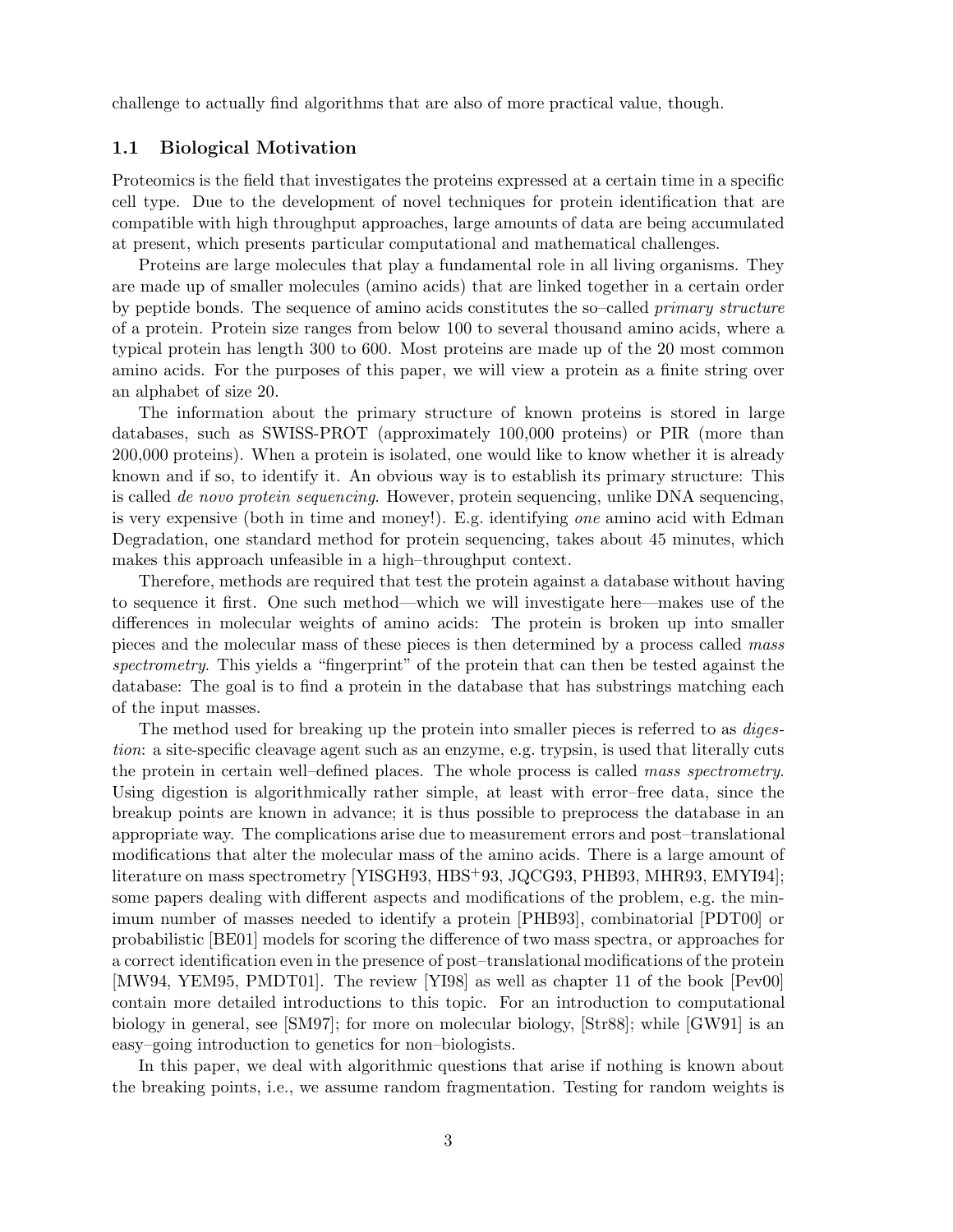algorithmically far more complex than the digestion method, because the cutting places are not known in advance, and hence it is impossible to compute the expected mass spectrum from the sequence. This approach allows combination of several cleavage agents and it eliminates problems caused by incomplete digestion. In addition, since we never make any assumptions about the probability distribution of breaking points, any algorithm for the random fragmentation method can be used for digested inputs, too. In the long run, however, for the biological application, algorithms are needed that are not only efficient, but also fault tolerant: They need to be tolerant both to measurement errors  $(M \pm \epsilon;$  missing or additional masses in the spectrum) and to sequencing errors of the database entries.

#### **1.2 Overview**

The paper is organized as follows. We first introduce the problem and all necessary definitions in Section 2, where we also present some simple ideas that motivate our efficiency requirements. In Section 3, we design an algorithm (Lookup) that is asymptotically efficient, with linear storage space and sublinear query running time. Lookup thus serves to demonstrate that the requirements we defined earlier can be met. Section 4 contains an algorithm (Interval) that solves the problem for alphabets of size 2 and has a very good performance. However, we do not think that it can be generalized to larger alphabets. In Section 5, we present two other problem variants and discuss how algorithms for the original problem can be extended to these. In addition, we sketch improvements of our algorithms for special cases. Section 6 investigates combinatorial properties of weighted strings.

### **2 Problem and Simple Solutions**

Fix an *alphabet* A of size  $|\mathcal{A}| = s$  and a *mass function*  $\mu : \mathcal{A} \to \mathbb{N}$ . Let  $\sigma = \sigma(1) \dots \sigma(n)$ be a string over A of length  $|\sigma| = n \geq 1$ . We denote by  $\sigma(i, j)$ , where  $1 \leq i \leq j \leq n$ , the substring of  $\sigma$  starting at position i and ending at position j, i.e.,  $\sigma(i, j) = \sigma(i) \dots \sigma(j)$ . Thus, a non–empty string  $\tau$  is a substring of  $\sigma$ , denoted  $\tau \sqsubseteq \sigma$ , if there are  $1 \leq i \leq j \leq n$ s.t.  $\tau = \sigma(i, j)$ . Note that we do not consider the empty string to be a substring. The *mass* (or the *weight*) of  $\sigma$  is defined as the sum of the individual masses  $\mu(\sigma) := \sum_{i=1}^{n} \mu(\sigma(i))$ .<br>For a mass  $M \in \mathbb{N}$  we say that M is a *submass* of  $\sigma$  if  $\sigma$  has a substring of mass M For a mass  $M \in \mathbb{N}$ , we say that M is a *submass* of  $\sigma$  if  $\sigma$  has a substring of mass M. Finally, for  $a \in \mathcal{A}$ , let us denote the multiplicity of a in  $\sigma$  by  $|\sigma|_a := |\{i \mid \sigma(i) = a\}|$ . If the alphabet is  $A = \{a_1, \ldots, a_s\}$ , then the *multiplicity vector* of a string  $\sigma$  over A is  $\text{mult}(\sigma) := (|\sigma|_{a_1}, \ldots, |\sigma|_{a_s}).$ 

The ONE–STRING MASS FINDING PROBLEM is defined as follows:

Given a string  $\sigma$  of length  $|\sigma| = n$  and a mass M, is M a submass of  $\sigma$ ?

A simple algorithm to solve the problem is Linsearch, which performs a linear search through the string: For given  $\sigma$ , start at position  $\sigma(1)$  and add up masses until reaching the first position j s.t.  $\mu(\sigma(1, j)) \geq M$ . If the mass of the substring  $\sigma(1, j)$  equals M, then output **yes** and stop; else start subtracting masses from the beginning of the string until the smallest index i s.t.  $\mu(\sigma(i, j)) \leq M$  is reached. Repeat until finding a pair of indices  $(i, j)$ s.t.  $\mu(\sigma(i, j)) = M$ , or until reaching the end of the string (i.e., until the current substring is  $\sigma(i, n)$  for some i and  $\mu(\sigma(i, n)) \leq M$ ). The algorithm can be visualized as shifting two pointers  $\ell$  and r through the string, where  $\ell$  points to the beginning of the current substring and r to its end. LINSEARCH takes  $O(n)$  time, since it looks at each position of  $\sigma$  at most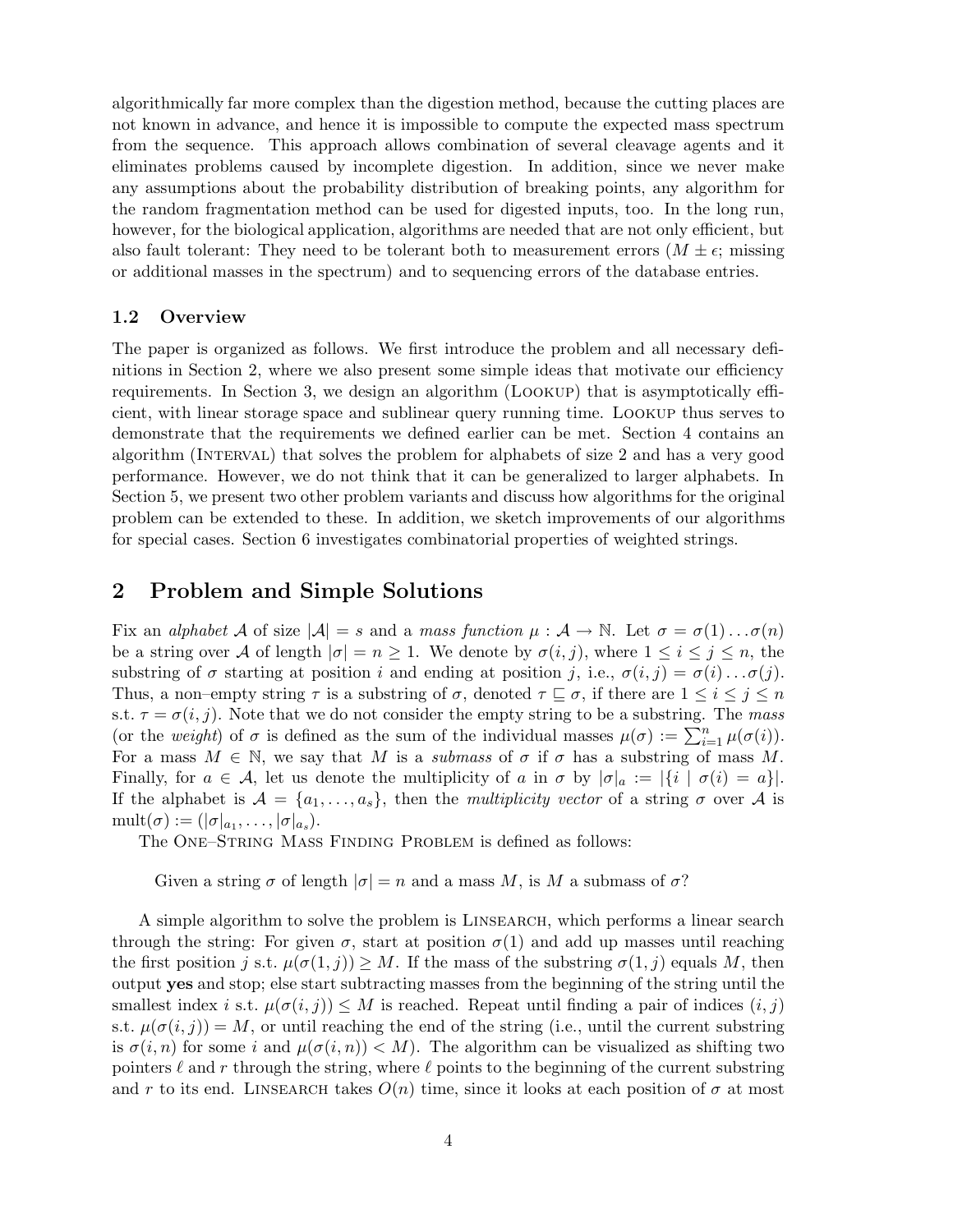twice. If we do not allow any preprocessing, this is asymptotically optimal, since it may be necessary to look at each position of  $\sigma$  at least once.

On the other hand, if preprocessing of  $\sigma$  is allowed, then there is another simple algorithm for the One–String Mass Finding Problem which uses binary search: in a preprocessing step, it calculates the set of all possible submasses of  $\sigma$  (i.e.,  $\mu(\sigma(i,j))$  for all  $1 \leq i \leq j \leq n$  and stores them in a sorted array. Given a query mass M, it performs binary search for  $M$  in this array. We will refer to this algorithm as BINSEARCH. The space required to store the sorted array is proportional to the number of different submasses in σ, which is bounded by  $O(n^2)$ . The time for answering a query is thus  $O(\log n)$ .

Since submasses are integers, we can use a hash table instead of a sorted array to store all submasses of  $\sigma$ . [FKS84] present hashing schemes which require storage space linear in the number of elements to be stored, and which allow membership queries in constant time. For the ONE–STRING MASS FINDING PROBLEM, this yields an algorithm with space proportional to the number of different submasses in  $\sigma$ , and constant query time.

We assume integer weights because in the biological setting, only rational measurements are returned, which can be scaled canonically to integers, and because no irrational numbers can be processed computationally. However, from a mathematical point of view, assuming real weights would be more natural, and we will discuss special cases with real weights where applicable.

From now on, an algorithm for the ONE–STRING MASS FINDING PROBLEM will consist of three components: a preprocessing phase, a data structure in which the result of the preprocessing is stored, and a query method. For a string  $\sigma$ , the preprocessing will be done only once, while the query step will typically be repeated many times. For this reason, we are interested in algorithms with fast query methods, whereas we ignore time and space required for the preprocessing step (as long as they are within reasonable bounds). Space efficiency is measured in storage space required by the data structure.

We are looking for algorithms that are better than LINSEARCH and BINSEARCH, i.e., require storage space  $o(n^2)$  for the data structure, and query time  $o(n)$ . We will call an algorithm *skinny* if the associated data structure requires  $o(n^2)$  space, and *speedy* if the query method runs in time  $o(n)$ .

Another simple algorithm for the One–String Mass Finding Problem, which we will call BOOLEANARRAY, works as follows: In the preprocessing phase, define  $W := \max\{\mu(a)$  $a \in \mathcal{A}$ , and let B be a Boolean array of length  $\mu(\sigma)$ . Set B[k] to true if and only if k is a submass of  $\sigma$ . Given a query mass M, we output  $B[M]$ . This algorithm has query time  $O(1)$ , while the data structure B requires  $\mu(\sigma) \leq n \cdot W$  bits. Thus, the algorithm is speedy and, if  $W = o(n)$ , it is skinny, too. However, this does not solve the ONE–STRING MASS FINDING PROBLEM in general, since we do not want to restrict the size of W.

In the following, we assume that the alphabet  $A$  is of constant size and we do not restrict the maximum weight  $W$  of a letter. We assume a machine model with word size  $L := \Omega(\log n + \log W)$  in which arithmetic operations on numbers with L bits can be executed in constant time; storage space is measured in terms of the number of machine words used. Without this assumption, we would get an extra factor  $L$  in the query time and in the storage space. Since the alphabet is of constant size, an input string  $\sigma$  of length *n* could be stored in  $O(\frac{n}{L})$  machine words. However, we will assume that the input string occupies n machine words.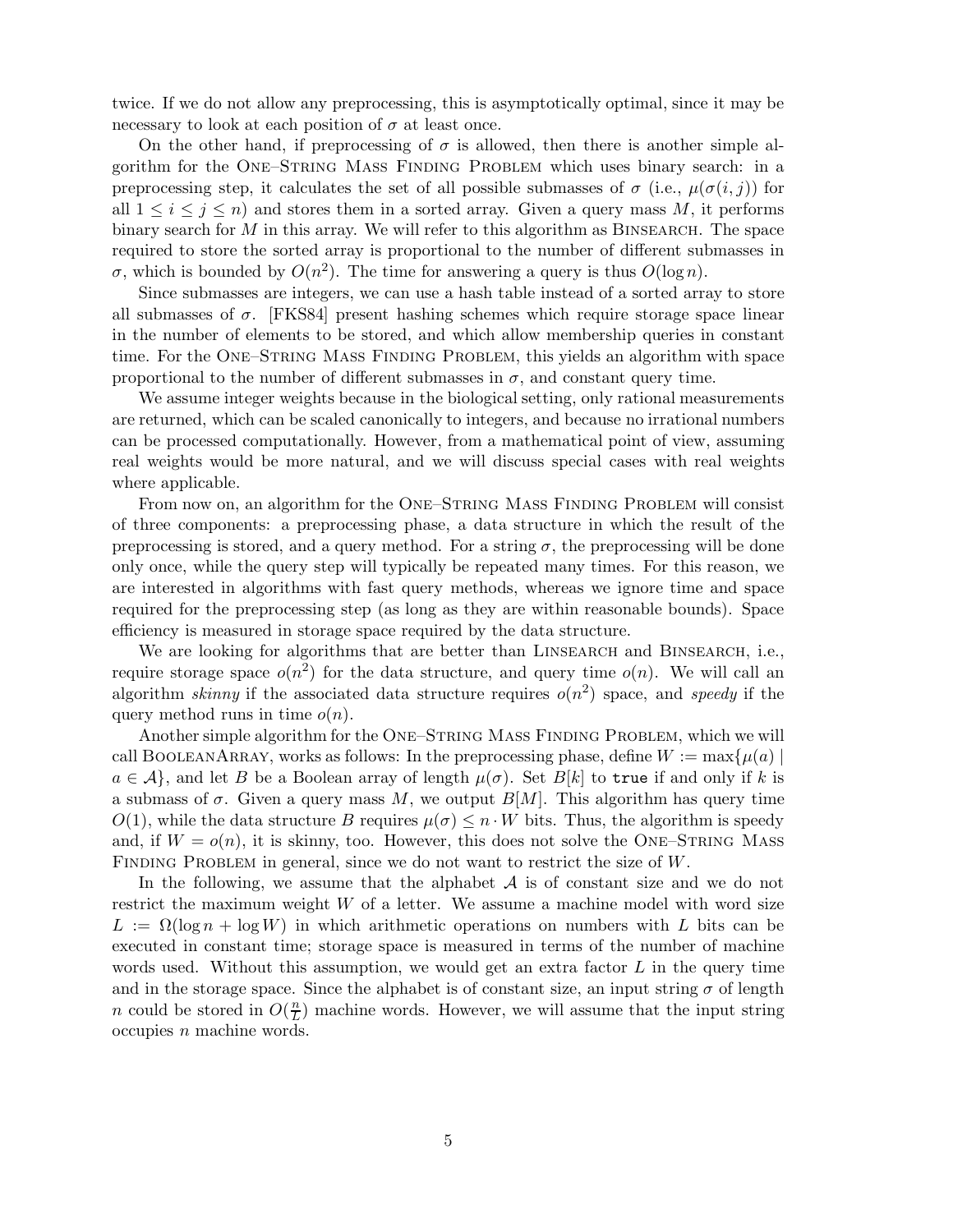## **3 An Algorithm that is Both Skinny and Speedy**

In this section, we present algorithm LOOKUP that solves the ONE–STRING MASS FINDING PROBLEM with storage space  $O(n)$  and query time  $O(\frac{n}{\log n})$ . The idea is as follows. Similar<br>to the simple linear search algorithm LINSEARCH introduced in Section 2. LOOKUP shifts two to the simple linear search algorithm Linsearch introduced in Section 2, Lookup shifts two pointers along the sequence which point to the potential beginning and end of a substring with mass M. However,  $c(n)$  steps of the simple algorithm are bundled into one step here. This will reduce the number of steps from  $O(n)$  to  $O(\frac{n}{\log n})$ , while each step will still<br>require only constant time. If  $c(n)$  is chosen appropriately i.e., approximately log n, then require only constant time. If  $c(n)$  is chosen appropriately, i.e., approximately log n, then the storage space required will be  $O(n)$ . We will hereby heavily exploit the fact that the alphabet has constant size.

#### **3.1 An Example**

**Example 1.** Let  $A = \{a, b, c\}, \mu(a) = 1, \mu(b) = 2, \mu(c) = 5$ . Let us assume that we are looking for  $M = 14$  in  $\sigma = abbcabcaabb$ . LINSEARCH would shift two pointers  $\ell$  and r through the sequence until reaching positions 5 and 9 respectively. Here, it would stop because the substring  $\sigma(5,9) = abcca$  has weight 14. Let us assume that  $c(n) = 3$ . We divide the sequence  $\sigma$  into blocks of size  $c(n)$ . Now, rather than shifting the two pointers letter by letter, we will shift them by a complete block at a time. In order to do this, for each block we store a pointer to an index I corresponding to the substring which starts with the first letter of the block and ends with the last. Let us assume now that  $\ell$  is at the beginning of the first block, and  $r$  is at the end of the second block, as indicated in Figure 1. We are interested in the possible *changes* to the current submass if we shift the two pointers at most  $c(n)$  positions to the right. Given a list of these, we could search for  $M - \mu(\sigma(\ell, r))$ . For example, the current submass in Figure 1 is  $\mu(\sigma(1, 6)) = 13$ , and we want to know whether, by moving  $\ell$  and r at most 3 positions to the right, we can achieve a change of  $14 - 13 = 1$ .

*abbcabccaabb cab cca abbcabccaabb abb abb* r r mass = 14

Figure 1: Example  $1 -$  LOOKUP searching for  $M = 14$ 

We can calculate these possible changes and store them in a  $(c(n) + 1) \times (c(n) + 1)$ matrix whose  $(i, j)$ –entry holds the submass change when  $\ell$  is moved  $i - 1$  positions to the right, and r is moved  $j-1$  positions to the right:

$$
T[abb, cca] : \begin{pmatrix} 0 & 5 & 10 & 11 \\ -1 & 4 & 9 & 10 \\ -3 & 2 & 7 & 8 \\ -5 & 0 & 5 & 6 \end{pmatrix}
$$

Using this matrix, we can find out whether the difference we are looking for is there. In addition, we will store the entries of the matrix in a hash table that will allow us to make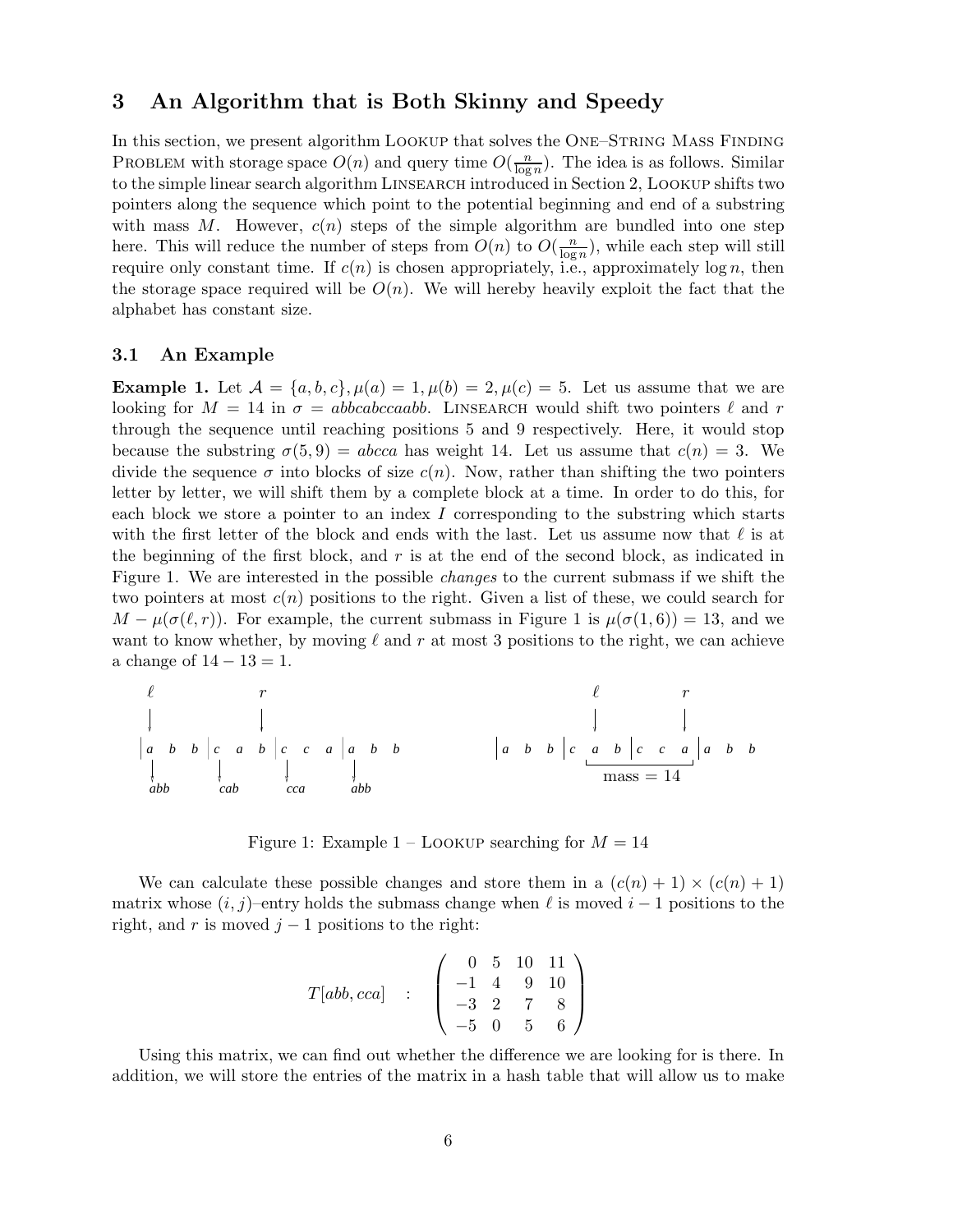this decision in constant time. In the present case, 1 is not in the matrix, which tells us that we have to move one of the two pointers to the next block.

To determine which pointer to move, we consider what the linear search algorithm Linsearch would do when searching for M and starting in the current positions of the left resp. right pointer. Since  $M$  is not present within these two blocks, at least one of the two pointers would reach the end of its current block. Here, we want to move the pointer which would first reach the end of its block. We can determine which pointer this is if we compare the difference  $M - \mu(\sigma(\ell, r))$  with the matrix entry corresponding to  $c(n) - 1$  moves of both the left and the right pointer (in this case 7). If the difference is smaller, we move the left pointer to the next block, otherwise we move the right one. In our example, we have a difference of 1, thus we move the left pointer to the next block.

This will change the current submass by  $-5$  (the minimum of the array), yielding  $\mu(\sigma(4,6)) = 13 - 5 = 8$ . Thus, we now look for  $M - \mu(\sigma(4,6)) = 14 - 8 = 6$ . The matrix for this pair of positions is as follows:

$$
T[cab, cca] : \begin{pmatrix} 0 & 5 & 10 & 11 \\ -5 & 0 & 5 & 6 \\ -6 & -1 & 4 & 5 \\ -8 & -3 & 2 & 3 \end{pmatrix}
$$

Value 6 is in the matrix: By looking in the matrix, we can see that a difference of 6 can be achieved by moving the left pointer by 1 position and the right pointer by 3 positions. The algorithm outputs positions 5 and 9 and then terminates.

#### **3.2 Algorithm** Lookup

We postpone the exact choice of the function  $c(n)$  to the analysis, but assume for now that it is approximately  $\log n$ . For simplicity, we assume that  $c(n)$  is a divisor of n.

**Preprocessing:** Given  $\sigma$  of length n, first compute  $c(n)$ . Next, build a table T of size  $|\mathcal{A}|^{c(n)} \times |\mathcal{A}|^{c(n)}$ . Each row resp. column of T will be indexed by a string from  $\mathcal{A}^{c(n)}$ . For  $I, J \in \mathcal{A}^{c(n)}$ , the table entry  $T[I, J]$  contains the matrix of all differences  $\mu(\text{prefix}(J))$  –  $\mu$ (prefix(I)) as described above. Furthermore, we store a hash table which contains the set of all entries of the matrix. Note that the table  $T$  depends only on  $n$  and  $A$ , and not on the sequence  $\sigma$  itself. Next, divide  $\sigma$  into blocks of length  $c(n)$ . For each block, store a pointer to an index I that will be used to look up table T. Each such index I represents one string from  $\mathcal{A}^{c(n)}$ .

**Query Algorithm:** Given M, set  $\ell := 1$  and  $r := 0$ . Repeat the following steps until M has been found or  $r > n$ :

- 1. Say  $\ell$  is set to the beginning of the i'th block and r to the end of the  $(j-1)$ 'th block. The pointer of block i resp. j points to index I resp. J. Use the hash table stored in  $T[I, J]$  to find whether difference  $M - \mu(\sigma(\ell, r))$  is in the corresponding matrix, i.e., whether the difference can be achieved by moving  $\ell$  resp. r at most  $c(n)$  positions to the right.
- 2. If a difference of  $M \mu(\sigma(\ell, r))$  can be found, search for an entry  $(k, l)$  in the matrix stored in  $T(I, J)$  which equals  $M - \mu(\sigma(\ell, r))$  by exhaustive search<sup>1</sup>, and return **yes**,

<sup>&</sup>lt;sup>1</sup>Alternatively, we could have stored  $(k, l)$  during the preprocessing, too.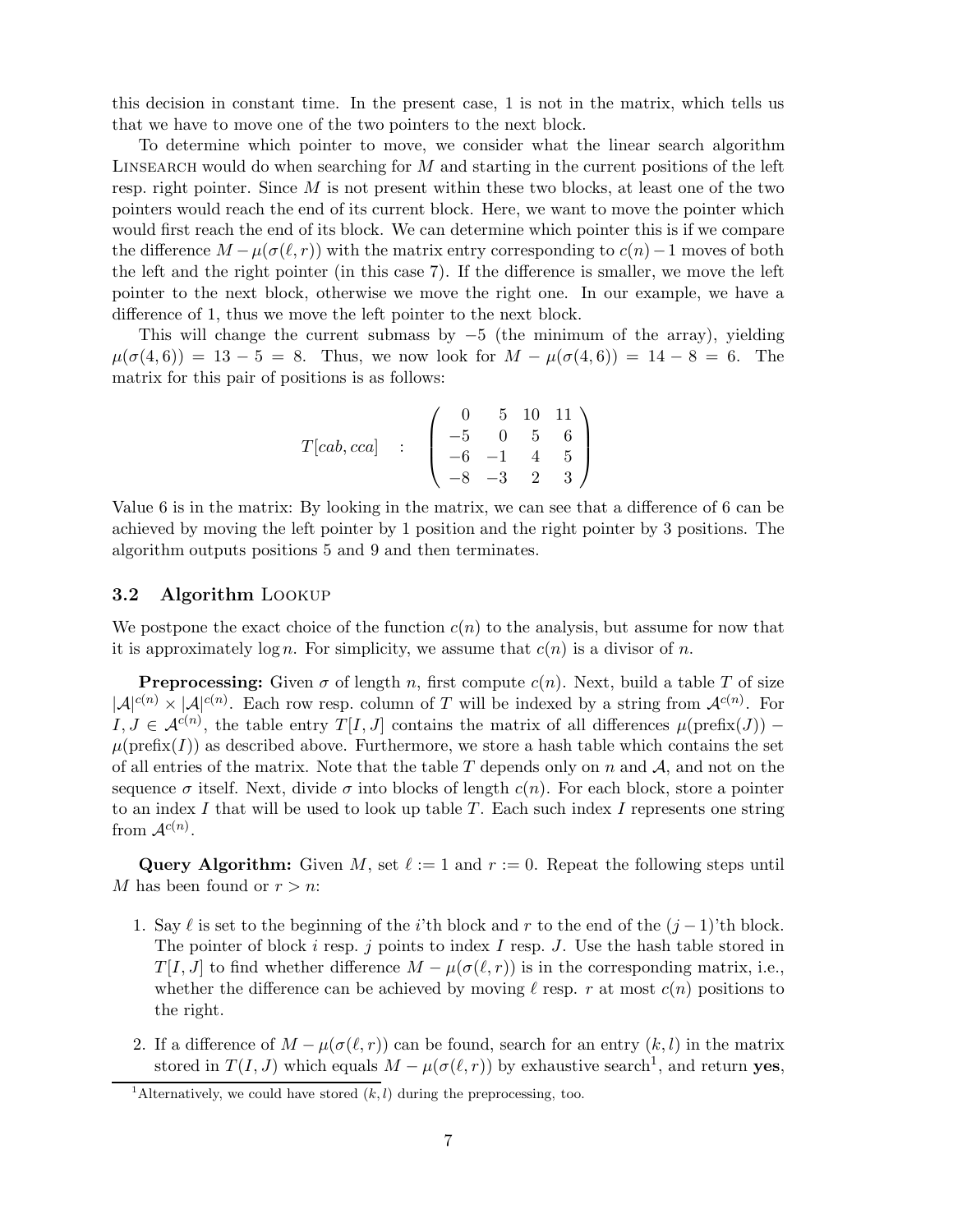along with the witness  $i' := (i-1) \cdot c(n) + k$ ,  $j' := (j-1) \cdot c(n) + (l-1)$ , since  $\mu(\sigma(i', j'))$ has mass M.

3. Otherwise,  $M-\mu(\sigma(\ell,r))$  cannot be found. If  $M-\mu(\sigma(\ell,r))$  is less than the matrix entry at position  $(c(n), c(n))$ , then increment  $\ell$  by  $c(n)$  and set  $\mu(\sigma(\ell, r)) := \mu(\sigma(\ell, r)) +$ min(array); otherwise, increment r by  $c(n)$  and set  $\mu(\sigma(\ell, r)) := \mu(\sigma(\ell, r)) + \max(\text{array}).$ 

**Analysis:** First we derive formulas for space and time, and then we show how to choose  $c(n)$ . To store one entry of table T, we have to store a matrix with  $(c(n) + 1)^2$  differences, and the corresponding hash table. We use a hashing scheme which requires space  $O(c(n)^2)$ and which allows membership queries in constant time (such hashing schemes exist for a finite universe  $U$  of integers, see e.g. [FKS84]).

The space needed for storing the entire table  $T$  is:

(number of entries in 
$$
T
$$
)  $\cdot O(c(n)^2)$   
=  $|\mathcal{A}|^{2c(n)} \cdot O(c(n)^2)$   
=  $O(|\mathcal{A}|^{2c(n)} \cdot c(n)^2)$ .

The number of bits needed for storing the pointer at each block is:

number of blocks  $\cdot$  log(number of elements in  $\mathcal{A}^{c(n)}$ )

$$
= \frac{n}{c(n)} \cdot \log(|\mathcal{A}|^{c(n)}) = O(n).
$$

For the last equality, recall that  $A$  is of constant size. For the query time, observe that after each iteration (consisting of Steps 1 to 3), either  $\ell$  or r is advanced to the next block. As each of the pointers can advance at most  $\frac{n}{c(n)}$  times, there can be at most  $2\frac{n}{c(n)}$  iterations.<br>Each iteration except the last one takes constant time. The last iteration may take time Each iteration except the last one takes constant time. The last iteration may take time  $O(c(n)^{2})$ .

In total, the algorithm requires storage space  $O(n + |\mathcal{A}|^{2c(n)} \cdot c(n)^2)$  and time  $O(\frac{n}{c(n)} +$  $c(n)^2$ ). Now, if we choose  $c(n) = \frac{\log_{|A|} n}{4}$ , then we obtain  $|A|^{c(n)} = n^{\frac{1}{4}}$ . This yields a storage space of  $O(n+n^{\frac{1}{2}} \cdot \log^2 n) = O(n)$  and query time  $O(\frac{n}{\log n})$ , which is both skinny and speedy.<br>Other choices of  $c(n)$  do not asymptotically improve time and space at the same time Other choices of  $c(n)$  do not asymptotically improve time and space at the same time.

**Theorem 1.** *Algorithm* Lookup *solves the* One–String Mass Finding Problem *with storage space*  $O(n)$  *and query time*  $O(\frac{n}{\log n})$ *.* 

Algorithm Lookup can be modified to work on real weights rather than on integers. Here, instead of storing the distances in hash tables, we can use sorted arrays. Each membership query to a hash table is replaced by binary search in the corresponding array. Since each array has size  $O(c(n)^2)$ , this results in an additional factor  $O(\log c(n))$  in the query time. Again, with  $c(n)$  chosen as above, this yields storage space  $O(n)$  and query time  $O(\frac{n}{\log n} \log \log n)$ .<br>LOOKUP beats bot

Lookup beats both the query time of Linsearch and the storage space of Binsearch. However, its practical use is limited to very long sequences: In order to obtain a block size of, say,  $c(n) = 10$ , the input string would have to have length  $n = |\mathcal{A}|^{40}$ . In the next chapter we present a practical algorithm for binary alphabets.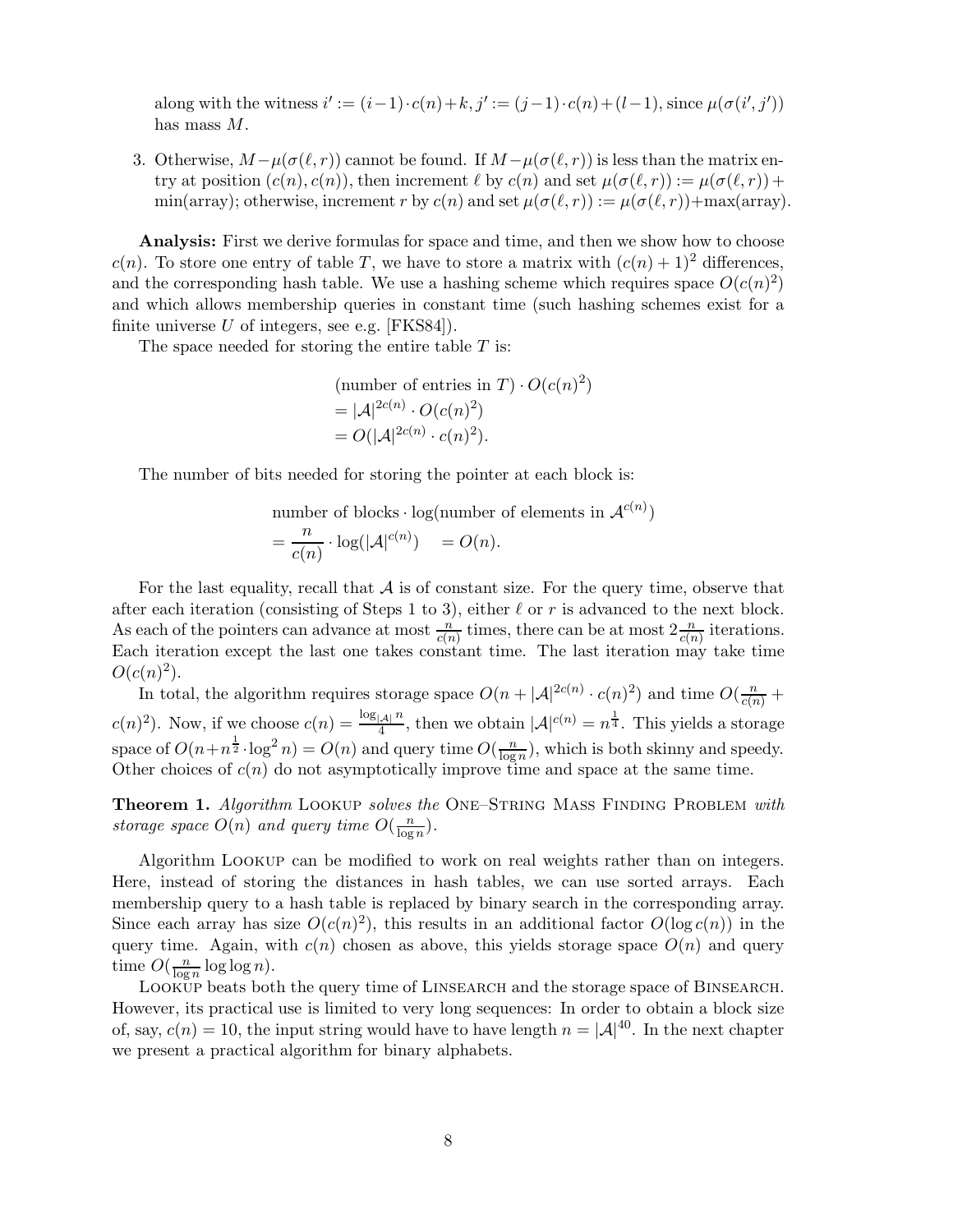## **4 A Speedier Algorithm for Binary Alphabets**

In this section, we present algorithm INTERVAL which solves the ONE–STRING MASS FIND-ING PROBLEM for an alphabet of size 2. It uses storage space  $O(n)$  and has query time  $O(\log n)$ . The algorithm *decides* whether a given mass is a submass of  $\sigma$ , but does not return a witness.

Let  $\sigma$  be a string over  $\mathcal{A} = \{a, b\}$  of length n and fix  $k \leq n$ . Observe that, when sliding a window of size k over  $\sigma$ , then in one step, the multiplicities of a and b within the window change at most by one. We represent substrings of  $\sigma$  by points in the  $\mathbb{Z} \times \mathbb{Z}$  lattice, where the two coordinates signify the multiplicities of  $a$  and  $b$ :

 $S_k := \{(i, j) \in \mathbb{Z} \times \mathbb{Z} \mid i + j = k, \text{ there is a substring } \tau \text{ of } \sigma : |\tau|_a = i, |\tau|_b = j\}.$ 

All points in  $S_k$  will lie on a line (a diagonal), and moreover, they will be neighbours. We will refer to such a set of neighbours on a line as an *interval*. Each such interval has two extremal points.

**Example 2.**  $\sigma = aaaaabaab$ . The figure shows the representation of all substrings of length  $k = 8$ . Extremal points of this interval are  $(5, 3)$  and  $(7, 1)$ .



Assume for a moment that we know the multiplicities of a and b in M, e.g.  $M =$  $i \cdot \mu(a) + j \cdot \mu(b)$ . Then we can easily find out whether M is a submass of  $\sigma$ : We store the  $S_k$ 's, for  $1 \leq k \leq n$  by their extremal points during the preprocessing phase. Now we only have to check whether  $(i, j) \in S_{i+j}$ , which takes  $O(1)$  time. This requires storage space linear in n. If, in addition,  $i$  and  $j$  were known to be the only feasible multiplicities of  $a$ and b (i.e., the unique solution of the equation  $x \cdot \mu(a) + y \cdot \mu(b) = M$ ), then this algorithm would even decide whether M is a submass of  $\sigma$ , and we would be done.

Unfortunately, we do not know the multiplicities of a and b in M. We define  $d :=$  $\mu(b) - \mu(a)$  (w.l.o.g., assume  $\mu(a) < \mu(b)$ ) and use the residue of M mod d to look up a table. The table, generated during the preprocessing phase, contains representations of all submasses of  $\sigma$ .

Let  $M_k := \{ \mu(\tau) \mid \tau \text{ is a } k\text{-length substring of } \sigma \}.$  Observe that consecutive elements of  $M_k$  (when sorted) differ by exactly d. Therefore, we can write  $M_k = \{c_k + \ell \cdot d \mid \ell =$  $0,\ldots,n_k-1\}$ , where  $c_k = \min M_k$  and  $n_k = |M_k|$ . Furthermore,  $M_k = \{r_k + \ell \cdot d \mid \ell = 1\}$  $a_k, \ldots, b_k$ , where  $r_k = (c_k \mod d), a_k = \lfloor \frac{c_k}{d} \rfloor$  and  $b_k = a_k + n_k - 1$ . This says that all submasses of the same length have the same residue modulo d.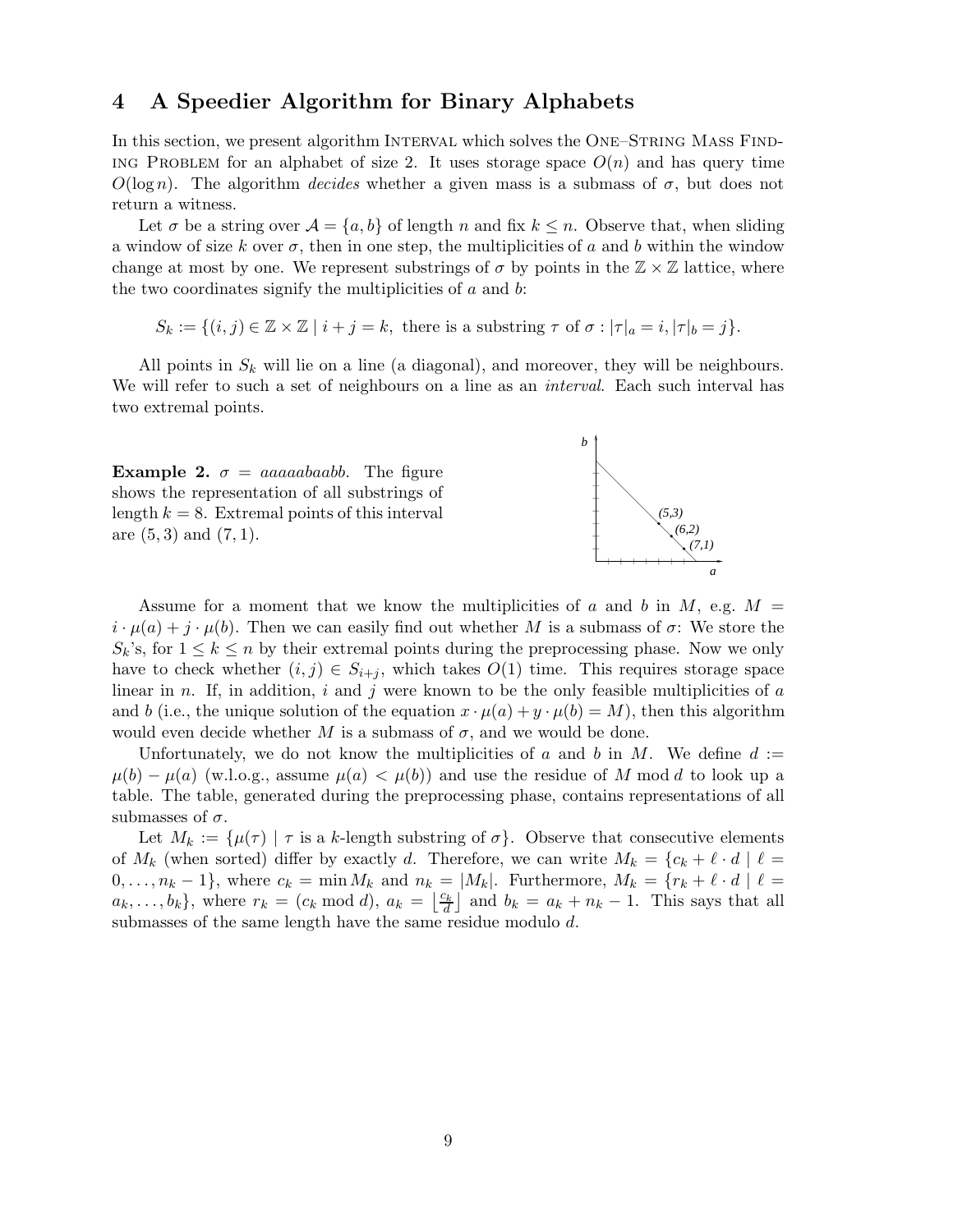**Example 2 cont'd:** Let  $\sigma = aaaaabaab$  and  $\mu(a) = 2$  and  $\mu(b) = 7$ . Then  $d = 5$ , and

| $S_{10} = \{(7,3)\}\;$                  | $M_{10} = \{35\}$          | $r_{10} = 0, a_{10} = 7, b_{10} = 7$ |
|-----------------------------------------|----------------------------|--------------------------------------|
| $S_9 = \{(7,2), (6,3)\}\$               | $M_9 = \{28, 33\}$         | $r_9 = 3, a_9 = 5, b_9 = 6$          |
| $S_8 = \{(7,1), (6,2), (5,3)\}\$        | $M_8 = \{21, 26, 31\}$     | $r_8 = 1, a_8 = 4, b_8 = 6$          |
| $S_7 = \{(6,1), (5,2), (4,3)\}\$        | $M_7 = \{19, 24, 29\}$     | $r_7 = 4, a_7 = 3, b_7 = 5$          |
| $S_6 = \{(5,1), (4,2), (3,3)\}\$        | $M_6 = \{17, 22, 27\}$     | $r_6 = 2, a_6 = 3, b_6 = 5$          |
| $S_5 = \{(5,0), (4,1), (3,2), (2,3)\}\$ | $M_5 = \{10, 15, 20, 25\}$ | $r_5 = 0, a_5 = 2, b_5 = 5$          |
| $S_4 = \{(4,0), (3,1), (2,2)\}\$        | $M_4 = \{8, 13, 18\}$      | $r_4 = 3, a_4 = 1, b_4 = 3$          |
| $S_3 = \{(3,0), (2,1), (1,2)\}\$        | $M_3 = \{6, 11, 16\}$      | $r_3 = 1, a_3 = 1, b_3 = 3$          |
| $S_2 = \{(2,0), (1,1), (0,2)\}\$        | $M_2 = \{4, 9, 14\}$       | $r_2 = 4, a_2 = 0, b_2 = 2$          |
| $S_1 = \{(1,0), (0,1)\}\$               | $M_1 = \{2, 7\}$           | $r_1 = 2, a_1 = 0, b_1 = 1$          |
|                                         |                            |                                      |

Observe that  $r_k = (k \cdot \mu(a) \mod d)$ . Thus, we may have the same residue modulo d for different values of k. Instead of storing  $a_k$  and  $b_k$  for each  $r_k$  individually (which could result in linear query time), we will store the union of all intervals which belong to the same residue r, sorted by their endpoints.

**Example 2 cont'd:** In the example, this yields the following preprocessed data. For residues 1 and 4, the intervals have been merged.

|                             | residue modulo $d$ union of intervals |
|-----------------------------|---------------------------------------|
| $\mathbf{0}$                | [2, 5], [7, 7]                        |
| $\mathbf{1}$                | [1, 6]                                |
| $\mathcal{D}_{\mathcal{L}}$ | [0, 1], [3, 5]                        |
| 3                           | [1,3], [5,6]                          |
|                             | [0, 5]                                |

#### 4.1 Algorithm INTERVAL

In the preprocessing phase, we calculate the  $r_k$ 's,  $a_k$ 's, and  $b_k$ 's as above. We then sort the  $r_k$ 's, thus obtaining a sorted array  $q_1, \ldots, q_m$ , where  $m \leq n$  (since different  $S_k$ 's may have the same residue). For each  $q_l$ , we compute a list of interval endpoints which represents the union of all intervals  $[a_k, b_k]$  with  $r_k = q_l$ . This list consists of one or more disjoint intervals, which we store in sorted order in an array  $A_l$ .

Now, when querying whether a given mass M is contained in  $\sigma$ ,

- 1. decompose  $M = g \cdot d + r$ , where  $r = (M \mod d)$  and  $g \in \mathbb{N}$ ;
- 2. find index  $l \in \{1, \ldots, m\}$  such that  $r = q_l$ , using binary search; if no such index can be found, then M is not a submass of  $\sigma$ , and the algorithm outputs **no**;
- 3. otherwise, find whether there is an interval [a, b] in array  $A_l$  such that  $g \in [a, b]$ , using binary search on (the left endpoints of) the intervals; M is a submass of  $\sigma$  if and only if such an interval exists.

Since the total number of intervals to be stored is n, the storage space needed is  $O(n)$ . The first step of the query algorithm takes time  $O(1)$ . The second step takes time  $O(\log n)$ ,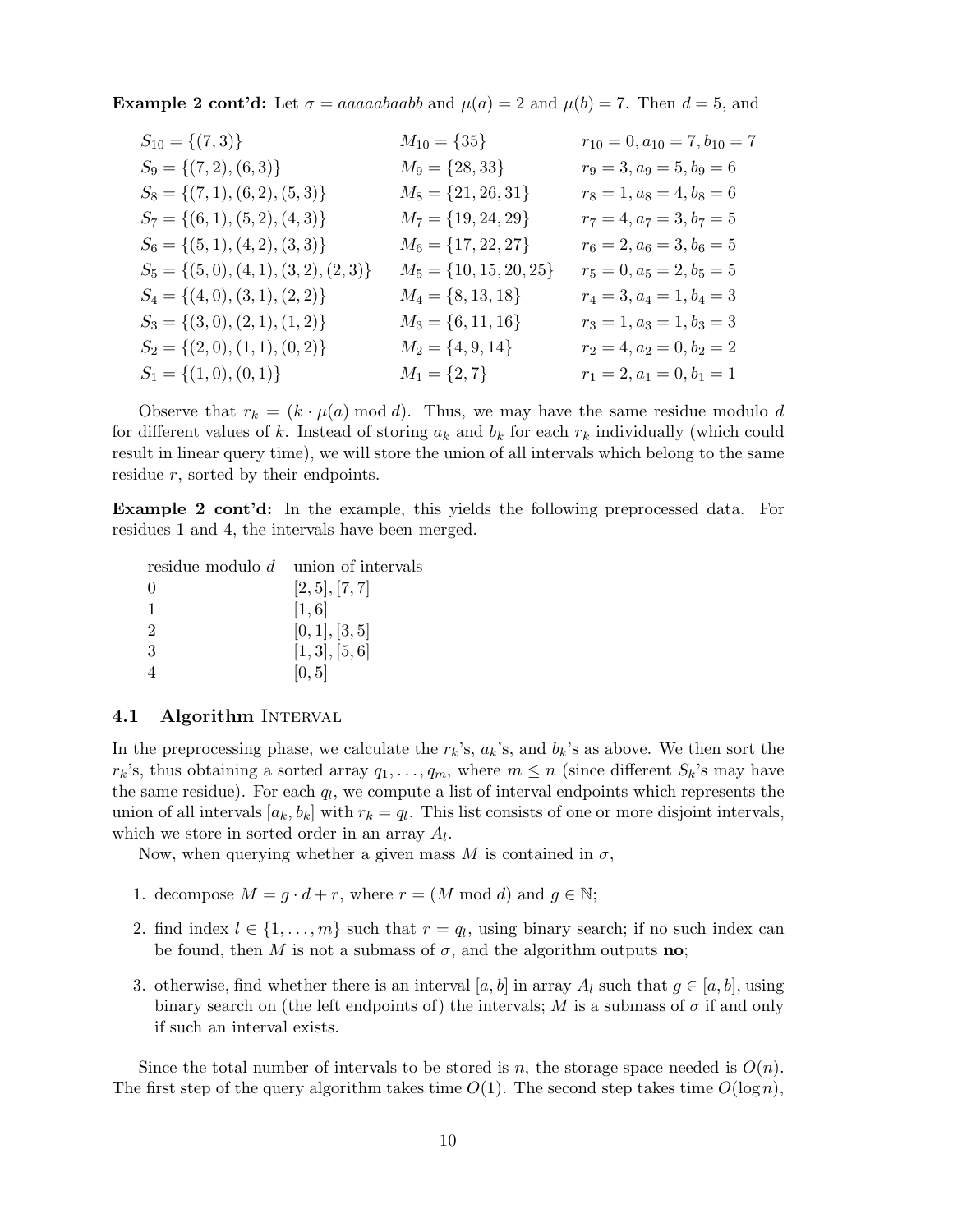since the number of different residues is at most n. The third step takes time  $O(\log n)$ , since the maximum number of intervals stored in one array  $A<sub>l</sub>$  is n. We obtain a total query time  $O(\log n)$ .

**Theorem 2.** *Algorithm* Interval *solves the* One–String Mass Finding Problem *for binary alphabets with storage space*  $O(n)$  *and query time*  $O(\log n)$ *.* 

The problem in generalizing this approach to larger alphabets is that the algorithm relies on the crucial fact that points representing substrings of the same length lie on a line and form an interval. This does not generalize to higher dimensions, since there we only know that the points representing substrings of the same length are connected.

## **5 Problem Variants**

The Multiple–String Mass Finding Problem is defined as follows:

Given k strings  $\sigma_1,\ldots,\sigma_k$  and a mass  $M \in \mathbb{N}$ , return a list  $i_1,\ldots,i_r$  of those strings  $\sigma_{i_j}$  which have M as a submass.

An algorithm Ψ for the One–String Mass Finding Problem can be extended to an algorithm for the MULTIPLE–STRING MASS FINDING PROBLEM by running  $\Psi$  on each string  $\sigma_i$  one by one. Required storage space and query time simply sum up.

Alternatively, we can adapt an approach from Group Testing (cf. [DH00]): We define a new string  $\sigma := \sigma_1 \omega \sigma_2 \omega \ldots \omega \sigma_k$ , where  $\omega$  is a new letter with mass  $\mu(\omega) := \max{\{\mu(\sigma_i)\}}$  $1 \leq i \leq k$  + 1. Before applying  $\Psi$  to  $\sigma$ , we check whether  $M \geq \mu(\omega)$ . If so, then M cannot be a submass of any of the strings, and we are done. Otherwise, we know that whenever Ψ finds mass M in  $\sigma$ , then it is a submass of  $\sigma_i$  for some index i. If algorithm  $\Psi$  can output *all* positions of M in  $\sigma$ , this solves the MULTIPLE–STRING MASS FINDING PROBLEM. If  $\Psi$  only *decides* whether M is a submass of  $\sigma$  (i.e., it outputs only **yes** or **no**), we use a kind of "binary tree search" BINTREESEARCH to find all  $\sigma_i$  with submass M as follows. First, we run  $\Psi$  on  $\sigma$  as described above. If it outputs **no**, then no string  $\sigma_i$  has submass M, and we are done. Otherwise, we divide  $\sigma$  into two new strings  $\sigma_l := \sigma_1 \omega \dots \omega \sigma_{\lfloor \frac{k}{2} \rfloor}$  and  $\sigma_r := \sigma_{\lfloor \frac{k}{2} \rfloor + 1} \omega \dots \omega \sigma_k$  and run  $\Psi$  on both strings separately. We repeat the division step<br>until the new strings separately and run which assation assume of II determines what has until the new strings cover exactly one  $\sigma_i$ , in which case the answer of  $\Psi$  determines whether  $\sigma_i$  has a submass M. Analysis of BINTREESEARCH depends heavily on storage space and query time required by  $\Psi$ . For instance, if algorithm  $\Psi$  requires storage space linear in the length of the string, then the storage space of BINTREESEARCH is  $O((\log k) \cdot \sum_{i=1}^{k} |\sigma_i|)$ .<br>Overy time of BINTREESEARCH depends on the number of strings with submass M, in Query time of BINTREESEARCH depends on the number of strings with submass  $M$ , in contrast to the simple idea of applying  $\Psi$  to each string separately.

Given a specific algorithm for the ONE–STRING MASS FINDING PROBLEM, there might be even better ways to extend it to the MULTIPLE–STRING MASS FINDING PROBLEM: E.g. for Binsearch, we can use *one* sorted array to store all submasses of all strings. For each submass x we store the set of indices  $I_x$  of all those strings which have a submass x. Given mass  $M$ , we perform binary search in the array and output all indices stored in  $I_M$ . Required storage space remains unchanged, but the running time becomes  $O(log(\sum_{i=1}^{k} |\sigma_i|) + |I_M|)$ , where  $|I_M| \leq k$  is the size of the output. A similar idea applies to LOOKUP, where we could store only one table T of size  $|\mathcal{A}|^{c_{max}} \times |\mathcal{A}|^{c_{max}}$  where  $c_{max} = \max_{i=1}^k c(|\sigma_i|)$ , and use it for all runs of the algorithm. However, this does not decrease the asymptotic space required, which still remains linear.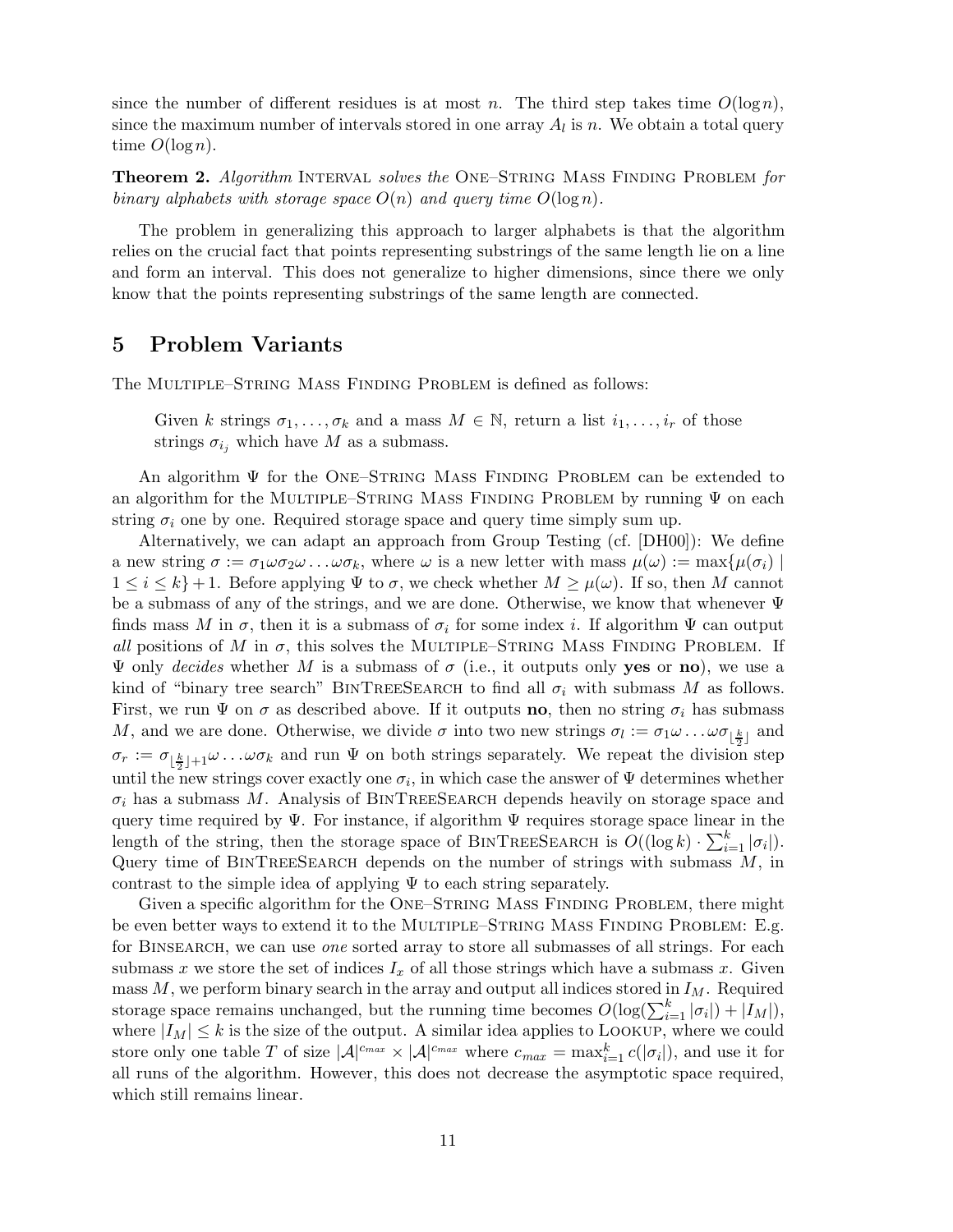We define a third problem variant, the MULTIPLE–STRING MULTIPLE–MASS FINDING PROBLEM:

Given k strings  $\sigma_1,\ldots,\sigma_k$ , m masses  $M_1,\ldots,M_m \in \mathbb{N}$ , and a threshold  $1 \leq t \leq$ m, return a list  $i_1, \ldots, i_r$  of those strings  $\sigma_{i_j}$  which have at least t of the masses as submasses.

In the setting of our application in computational biology, this will be a more realistic formulation, since typically, one breaks a given protein in several pieces and wants to find the protein in the database which contains all (or at least many) of these pieces. Obviously, the Multiple–String Multiple–Mass Finding Problem can be solved by applying algorithms for the MULTIPLE–STRING MASS FINDING PROBLEM  $m$  times. We are investigating the question whether concurrently searching for  $m$  masses can be performed more efficiently.

Finally, we present an improvement of all our algorithms for "short masses": Let the *length* of a mass M be defined as  $\lambda(M) := \max(\{|\tau| \mid \tau \in \mathcal{A}^*, \mu(\tau) = M\} \cup \{-1\}).$  Here,  $\lambda(M) = -1$  means that there is no string with mass M. Suppose that we know in advance that all query masses are short in comparison to n, i.e., that there is a function  $f(n)$ such that  $\lambda(M) \leq f(n) = o(n)$  for all queries M. Then there is a simple algorithm to solve the One–String Mass Finding Problem, which is a variant of Binsearch: In the preprocessing, we store all submasses of  $\sigma$  of length  $\ell \leq f(n)$  in a sorted array. This requires storage space  $O(n \cdot f(n))$ , since for each position i in  $\sigma$ , at most  $f(n)$  substrings of length  $\ell \leq f(n)$  start in i. For a query, we do binary search in this array. This takes time  $O(\log n)$ , which is speedy. Since  $f(n) = o(n)$ , the algorithm is skinny, too. We can use this approach to improve our algorithms in the sense that they will run faster on short masses.

## **6 Weighted Strings**

A question closely related to the analysis of algorithms for the ONE–STRING MASS FINDING PROBLEM is the following: Given a string  $\sigma$  of length n, how many different submasses does  $\sigma$  have? For example, the storage space required by BINSEARCH is proportional to this number. Let  $\mathcal{A} = \{a_1, \ldots, a_s\}$ . Given a string  $\sigma$ , let us define three combinatorial functions on  $\sigma$ . Recall that we denote the multiplicity vector of a string  $\sigma$  by mult $(\sigma)$  (also referred to as *Parikh–vector*, see [ABB97]).

- 1. **S**( $\sigma$ ) :=  $|\{\tau | \tau \subseteq \sigma\}|$ , the number of different substrings of  $\sigma$ ,
- 2.  $P(\sigma) := |\{\text{mult}(\tau) \mid \tau \sqsubseteq \sigma\}|$ , the number of different multiplicity vectors of substrings of  $\sigma$ , and
- 3.  $\mathbf{M}(\sigma) := |\{\mu(\tau) \mid \tau \sqsubseteq \sigma\}|$ , the number of different submasses of  $\sigma$ .

Note again that these definitions exclude the empty string. An obvious relation between these three functions is

$$
n \leq \mathbf{M}(\sigma) \leq \mathbf{P}(\sigma) \leq \mathbf{S}(\sigma) \leq \frac{n(n+1)}{2}.
$$

For  $n \in \mathbb{N}$ , define strings  $\sigma_n$  and  $\tau_n$ :

$$
\sigma_n \quad := \quad a_1^{m_1} a_2^{m_2} \dots a_s^{m_s},
$$
\n
$$
\tau_n \quad := \quad (a_1 \dots a_s)^k a_1 \dots a_r,
$$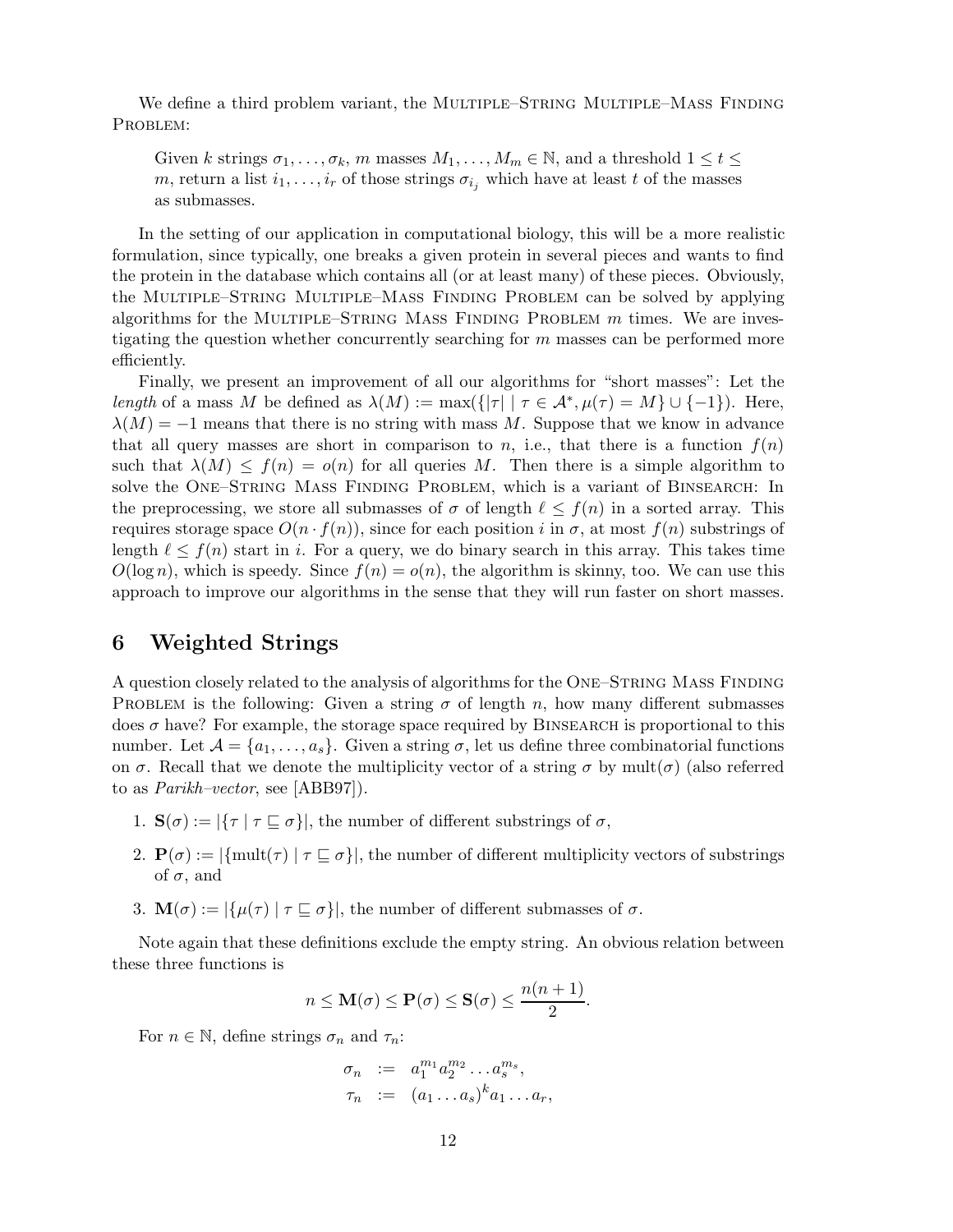where  $\sum_{i=1}^{s} m_i = n$  s.t. for all  $i = 1, ..., s$ ,  $m_i = \lfloor \frac{n}{s} \rfloor$  or  $m_i = \lfloor \frac{n}{s} \rfloor + 1$ , i.e., all  $m_i$  are approximately equal, and  $k = \lfloor \frac{n}{s} \rfloor$ ,  $r = n \mod s$ . In particular, if n is a multiple of s, then  $m_i = k$  for all  $i = 1, \ldots, s$ , and  $n = k \cdot s$ . Then

$$
\sigma_n = a_1^k a_2^k \dots a_s^k,
$$
  

$$
\tau_n = (a_1 \dots a_s)^k.
$$

The following theorems state that the strings  $\sigma_n$  and  $\tau_n$  maximize resp. minimize these three functions up to a factor of 2.

**Theorem 3 (Asymptotically maximal strings w.r.t.**  $S$ **,**  $P$ **,**  $M$ **).** Let  $n \in \mathbb{N}$  and  $n_i \in \mathbb{N}$ *for*  $i = 1, ..., s$  *such that*  $\sum_{i=1}^{s} n_i = n$ *.* 

- *1.*  $\sigma_n$  *has quadratic values* **S**, **P**, **M***:* **S**( $\sigma_n$ ), **P**( $\sigma_n$ ) =  $\Theta(n^2)$ *, and for certain classes of weight functions,*  $\mathbf{M}(\sigma_n) = \Theta(n^2)$ .
- 2.  $\sigma_n$  *maximizes* **S** *up to a factor of* 2 *for*  $n = k \cdot s$  *and equal multiplicities:* **S**( $\sigma_n$ )  $\geq \frac{1}{2} \max \{ \mathbf{S}(\sigma) \mid \forall i = 1, ..., s : |\sigma|_{a_i} = k \}.$
- 3.  $\sigma_n$  maximizes  $\mathbf{P}$ :  $\mathbf{P}(\sigma_n) = \max{\{\mathbf{P}(\sigma) \mid |\sigma| = n\}}$ . Moreover, the string  $a_1^{n_1} a_2^{n_2} \dots a_s^{n_s}$ <br>maximizes  $\mathbf{P}$  for fixed multiplicities  $n_i$ :  $\mathbf{P}(a_1^{n_1} a_2^{n_2} \dots a_s^{n_s}) = \max{\{\mathbf{P}(\sigma) \mid \forall i = 1, \dots, s :$  $|\sigma|_{a_i} = n_i$ .
- 4. There are classes of weight functions s.t.  $\sigma_n$  maximizes  $\mathbf{M}$ :  $\mathbf{M}(\sigma_n) = \max\{\mathbf{M}(\sigma)\}$  $|\sigma| = n$ . Moreover, the string  $a_1^{n_1} a_2^{n_2} \dots a_s^{n_s}$  maximizes **M** for fixed multiplicities  $n_i$ .<br>  $\mathbf{M}(a^{n_1} a^{n_2} \dots a^{n_s}) = \max_{\mathbf{M}(\sigma) \cup \mathcal{M}(\sigma) \cup \mathcal{M}(\sigma)} |\mathcal{M}(\sigma)| = n$ .  $\mathbf{M}(a_1^{n_1} a_2^{n_2} \dots a_s^{n_s}) = \max \{ \mathbf{M}(\sigma) \mid \forall i = 1, \dots, s : |\sigma|_{a_i} = n_i \}.$

#### **Theorem 4 (Asymptotically minimal strings w.r.t.**  $S, P, M$ **).** Let  $n \in \mathbb{N}$ .

- *1.*  $\tau_n$  has linear values **S**, **P**, **M***:* **S**( $\tau_n$ ), **P**( $\tau_n$ ), **M**( $\tau_n$ ) =  $\Theta(n)$ *.*
- 2.  $\tau_n$  *minimizes* **S** *up to a factor of* 2 *for*  $n = k \cdot s$  *and equal multiplicities:* **S**( $\tau_n$ )  $\leq 2 \cdot \min\{S(\sigma) \mid \forall i = 1, ..., s : |\sigma|_{a_i} = k\}.$
- *3.*  $\tau_n$  *minimizes* **P** *up to a factor of* 2 *for*  $n = k \cdot s$  *and equal multiplicities:*  $\mathbf{P}(\tau_n) \leq 2 \cdot \min\{\mathbf{P}(\sigma) \mid \forall i = 1,\ldots,s : |\sigma|_{a_i} = k\}.$
- *4. There are classes of weight functions s.t.* τn *minimizes* **M** *up to a factor of* 2 *for*  $n = k \cdot s$  *and equal multiplicities:*  $\mathbf{M}(\tau_n) \leq 2 \cdot \min\{\mathbf{M}(\sigma) \mid \forall i = 1,\ldots,s : |\sigma|_{a_i} = k\}.$

We devote the rest of this section to the proof of these theorems.

#### **6.1 Number of different substrings**

Obviously,  $n \leq S(\sigma) \leq \frac{n(n+1)}{2}$ . The lower bound is attained exactly by the strings  $a^n$  for arbitrary  $a \in A$ . The upper bound can only be attained if all letters are different i.e. arbitrary  $a \in \mathcal{A}$ . The upper bound can only be attained if all letters are different, i.e., **S**( $\sigma$ ) =  $\frac{n(n+1)}{2}$  implies  $n \leq s$ . The number **S**( $\sigma$ ) can be computed using a suffix tree: In a suffix tree each substring is represented by a unique path from the root. Thus, adding up suffix tree, each substring is represented by a unique path from the root. Thus, adding up the label lengths of the edges of the suffix tree of  $\sigma$  will yield just  $\mathbf{S}(\sigma)$ . The suffix tree of  $\sigma$  can be computed in time  $O(n)$ , see e.g. [Gus97]. The number of edges is linear in n, thus  $\mathbf{S}(\sigma)$  can also be computed in linear time. Moreover, we can enumerate all substrings of  $\sigma$ in time  $O(S(\sigma))$ , if we only output tuple  $(i, j)$  for substring  $\tau = \sigma(i, j)$ . If we output the sequence of letters of  $\tau$  instead, we obtain  $O(\sum_{\tau \sqsubseteq \sigma} |\tau|)$ .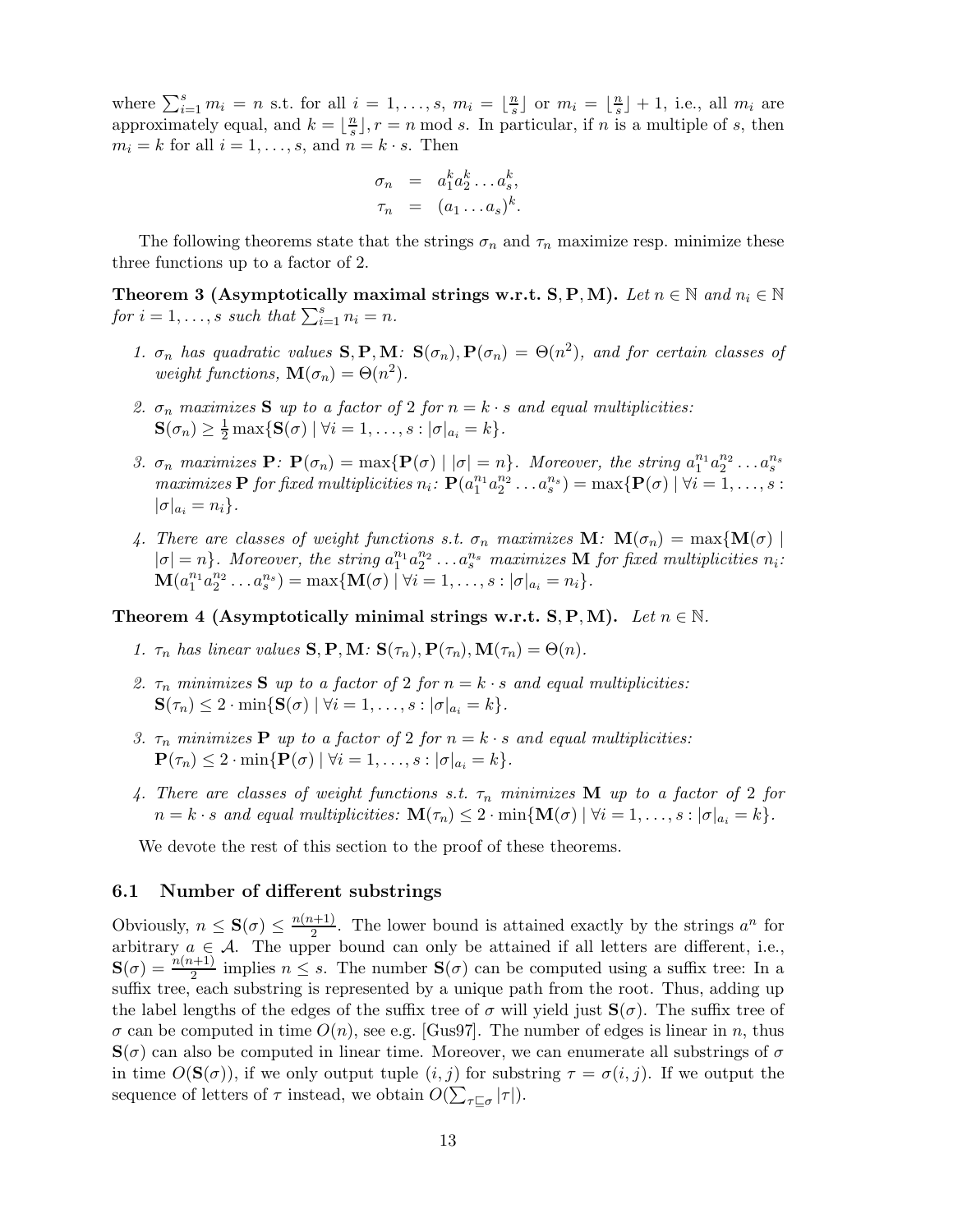**Lemma 5 (Linear and quadratic examples for S).** *For all*  $n \in \mathbb{N}$ *, there exist strings*  $\sigma, \tau \in \mathcal{A}^n$  *s.t.*  $\mathbf{S}(\sigma) = \Theta(n)$  and  $\mathbf{S}(\tau) = \Theta(n^2)$  and  $|\sigma|_a, |\tau|_a \geq 1$  for all  $a \in \mathcal{A}$ *. In particular, for*  $k, r, n_1, \ldots, n_s \in \mathbb{N} \text{ s.t. } r < s \text{ and } \sum_{i=1}^s n_i = n,$ 

1. (a) 
$$
\mathbf{S}((a_1 \dots a_s)^k) = (k-1)s^2 + \frac{1}{2}(s^2 + s),
$$
  
\n(b)  $\mathbf{S}((a_1 \dots a_s)^k a_1 \dots a_r) = (k-1)s^2 + \frac{1}{2}(s^2 + s) + r \cdot s,$   
\n2.  $\mathbf{S}(a_1^{n_1} a_2^{n_2} \dots a_s^{n_s}) = n + \sum_{1 \leq i < j \leq s} n_i \cdot n_j.$ 

*Proof.* 1.(a) For fixed length  $m \leq (k-1)s$ , there are s different substrings of length m, namely  $\sigma(i, i + m)$  for  $i = 1, \ldots, s$ . There are s substrings of length  $(k - 1)s + 1$ ,  $s - 1$ substrings of length  $(k - 1)s + 2$ , and so on, and finally, exactly one substring of length  $k \cdot s = n$ . Thus,  $\mathbf{S}((a_1 \dots a_s)^k) = (k-1)s \cdot s + \sum_{i=1}^s i$ .<br>1 (b) In addition to substrings of  $(a_1, a_2)^k$  and get get

*1.(b)* In addition to substrings of  $(a_1 \ldots a_s)^k$ , each of the final r positions of  $\sigma$  contributes s different new substrings, namely those beginning within the first block  $a_1 \ldots a_s$  and ending in this position.

2. First consider substrings that start and end with the same letter  $a_i$ . For fixed  $1 \leq i \leq s$ , there are  $n_i$  different substrings of this type, yielding  $\sum_{i=1}^{s} n_i = n$  different substrings. All other substrings start with some letter as and end with a different letter as substrings. All other substrings start with some letter  $a_i$  and end with a different letter  $a_j$ , where  $i < j$ . For each pair i, j, there are  $n_i \cdot n_j$  different choices of the first and final positions, which all generate different substrings. Thus,  $\mathbf{S}(a_1^{n_1}a_2^{n_2}\ldots a_s^{n_s}) = n + \sum_{1 \leq i < j \leq s} n_i \cdot n_j$ .

Since the alphabet size s is constant and  $k = \lfloor \frac{n}{s} \rfloor$ , we have  $\mathbf{S}((a_1 \dots a_s)^k a_1 \dots a_r) = \Theta(n)$ . On the other hand, if for all  $i = 1, ..., s$ ,  $n_i = \lfloor \frac{n}{s} \rfloor$  or  $n_i = \lfloor \frac{n}{s} \rfloor + 1$  s.t.  $\sum_{i=1}^{s} n_i = n$ , i.e., all  $n_i$  are roughly equal, this yields  $\mathbf{S}(a_1^{n_1} a_2^{n_2} ... a_s^{n_s}) = \sum_{i=1}^{s} n_i + \sum_{1 \leq i < j \leq s} n_i n_j \approx n + \bin$  $\big) \cdot \big( \frac{n}{s} \big)^2 \approx$  $n + \frac{1}{2}n^2 = \Theta(n^2).$ 

For  $n = k \cdot s$ , the string  $\sigma_n = a_1^k a_2^k \dots a_s^k$  is thus maximal up to a factor of 2 w.r.t. **S**, since  $\mathbf{S}(\sigma_n) = n + \frac{s-1}{2s}n^2 \geq \frac{1}{2}$ <br>on  $\mathbf{P}(\sigma)$  (Lemma 6) which depends **S**, since  $\mathbf{S}(\sigma_n) = n + \frac{s-1}{2s}n^2 \ge \frac{1}{2}\frac{n(n+1)}{2}$ . In the next section, we will prove a lower bound on **P**( $\sigma$ ) (Lemma 6), which depends on the multiplicities  $|\sigma|_{a_i}$  of the different letters. For equal multiplicities  $|\sigma|_{a_i} = k = \frac{n}{s}$  for all *i*, this lower bound is  $\frac{k}{2}(s^2 + s)$ , implying  $\mathbf{S}(\sigma) \ge \mathbf{P}(\sigma) > \frac{k}{2}(s^2 + s)$ . Since  $\mathbf{S}((a_i, s_i)^k) = (k-1)s^2 + \frac{1}{2}(s^2 + s) \le 2 \cdot \frac{k}{2}(s^2 + s)$ , the string  $\mathbf{P}(\sigma) \ge \frac{k}{2}(s^2 + s)$ . Since  $\mathbf{S}((a_1 \dots a_s)^k) = (k-1)s^2 + \frac{1}{2}(s^2 + s) \le 2 \cdot \frac{k}{2}(s^2 + s)$ , the string  $\tau_s = (a_1, a_s)^k$  is minimal up to a factor of 2 w r t. **S**  $\tau_n = (a_1 \dots a_s)^k$  is minimal up to a factor of 2 w.r.t. **S**.

#### **6.2 Number of different multiplicities**

The question of the value of  $\mathbf{P}(\sigma)$  for a given string  $\sigma$  is equivalent to the question of how many different multiplicity vectors  $\text{mult}(\tau)$  the set  $L_{\sigma} := \{\tau \mid \tau \subseteq \sigma\}$  has. If we denote by  $\mathcal{A}^{\oplus}$  the free commutative monoid over A, then any language  $L \subseteq \mathcal{A}^*$  induces a subset  $L^{\oplus}$ of  $\mathcal{A}^{\oplus}$ , namely  $L^{\oplus} := \{ \prod_{a \in \mathcal{A}} a^{|\tau|_a} \mid \tau \in L \}$  (see [ABB97]). Now, we have  $\mathbf{P}(\sigma) = |L^{\oplus}_{\sigma}|$ . We are not aware that  $|L^{\oplus}_{\sigma}|$  has been characterized in the literature.

We can compute  $P(\sigma)$  trivially by enumerating all substrings of  $\sigma$ , computing their multiplicity vectors, and ordering them. This can be done in time  $O(\mathbf{S}(\sigma) \cdot \log(\mathbf{S}(\sigma)))$ .

For a lower bound on **P**, we define the index of the first occurrence of a letter  $a \in \mathcal{A}$  in a string  $\sigma$  as  $First_a(\sigma) := \min(\{i \mid \sigma(i) = a\} \cup \{|\sigma| + 1\}).$ 

**Lemma 6 (Lower bound on P).** *Let*  $n \in \mathbb{N}$  *and*  $\sigma \in \mathcal{A}^n$ . *Then*  $P(\sigma) \ge \sum_{a \in \mathcal{A}} |\sigma|_a$ . First<sub>a</sub>( $\sigma$ ). *In particular, if*  $|\sigma|_a = k = \frac{n}{s}$  *for all*  $a \in \mathcal{A}$ *, then*  $\mathbf{P}(\sigma) \geq \frac{k}{2}(s^2 + s)$ *.* 

 $\Box$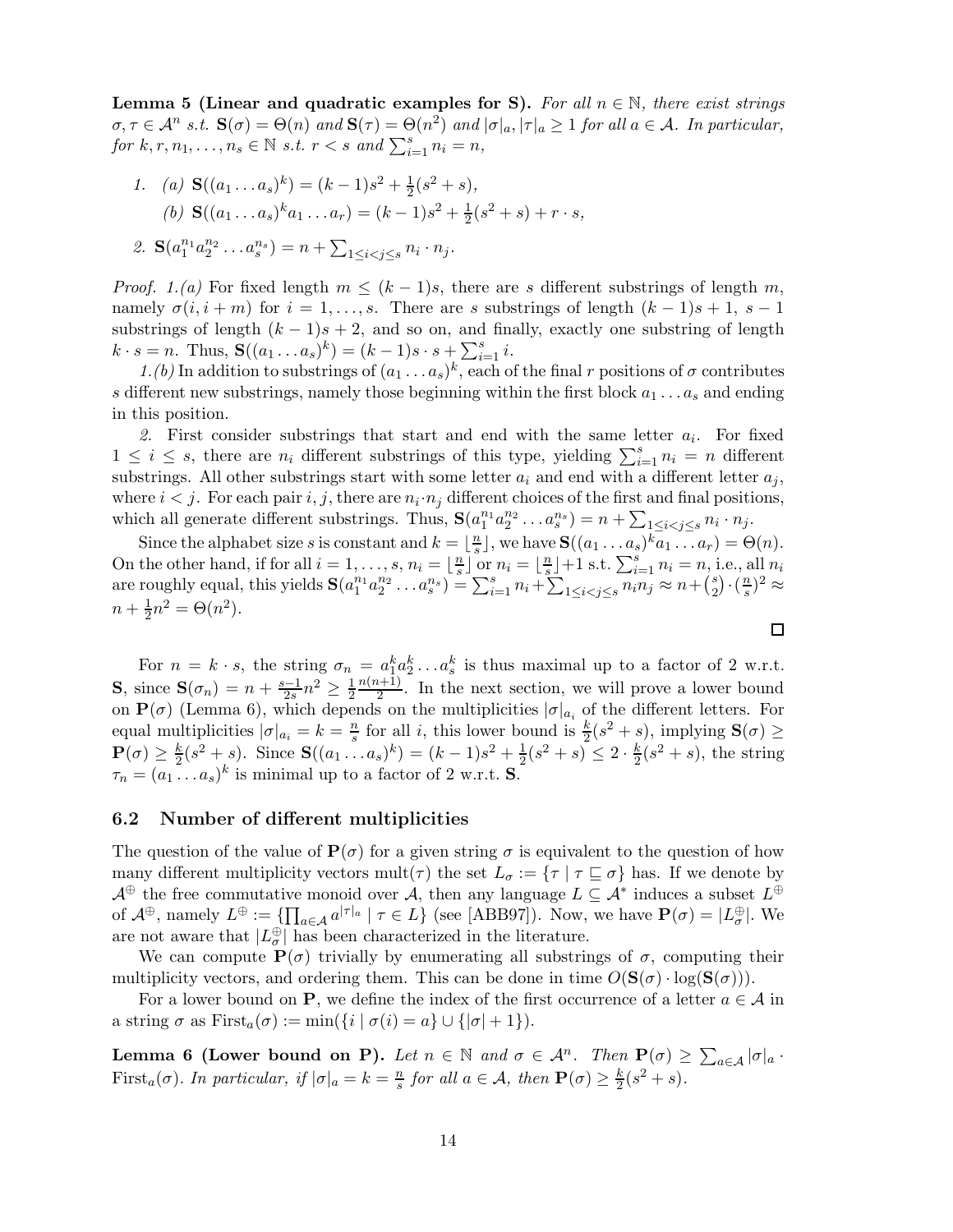*Proof.* Let  $x = \sigma(n)$ . If x does not occur in  $\sigma(1, n-1)$ , then appending x to  $\sigma(1, n-1)$ 1) generates n new multiplicities, i.e.,  $P(\sigma) = P(\sigma(1, n-1)) + n = P(\sigma(1, n-1)) +$ First<sub>x</sub>( $\sigma(1, n-1)$ ). On the other hand, if x does occur in  $\sigma(1, n-1)$ , then it generates at least  $First_{x}(\sigma(1, n-1))$  new multiplicities, since those substrings starting in positions  $i = 1,...,$  First $_x(\sigma(1, n-1))$  and ending in  $\sigma(n) = x$  will have  $|\sigma(i, n)|_x = |\sigma(1, n-1)|_x+1$ . Thus, in both cases we obtain  $P(\sigma) \geq P(\sigma(1, n-1)) + \text{First}_x(\sigma(1, n-1))$ . Applying this  $n-1$  times, we obtain

$$
\mathbf{P}(\sigma) \ge 1 + \sum_{i=2}^{n} \mathrm{First}_{\sigma(i)}(\sigma(1, i-1)).
$$

Let  $i \in \{2,\ldots,n\}$ . If  $\sigma(i)$  occurs in  $\sigma(1,i-1)$ , then  $\text{First}_{\sigma(i)}(\sigma(1,i-1)) = \text{First}_{\sigma(i)}(\sigma)$ . In the sum above, this happens  $|\sigma|_{\sigma(i)} - 1$  times. For the first occurrence of letter  $\sigma(i)$  in  $\sigma$ ,  $First_{\sigma(i)}(\sigma(1, \text{First}_{\sigma(i)}(\sigma)-1)) = First_{\sigma(i)}(\sigma)$  by definition. Since  $First_{\sigma(1)}(\sigma)=1$ , we can write  $1 + \sum_{i=2}^{n} \text{First}_{\sigma(i)}(\sigma(1, i-1)) = \sum_{a \in \mathcal{A}} \text{First}_{a}(\sigma) \cdot |\sigma|_{a}.$ <br>For fixed multiplicities  $n_i$ , as the sum  $\sum$ . First

For fixed multiplicities  $n_1, \ldots, n_s$ , the sum  $\sum_{a \in A} \text{First}_a(\sigma) \cdot |\sigma|_a$  is minimized over all  $\sigma$  and  $\sigma$  is minimized over all  $\sigma$ . strings with these multiplicities if all different letters occurring in  $\sigma$  are positioned in the first positions of  $\sigma$ , ordered ascending according to their multiplicities. In particular, if each letter occurs exactly k times, we obtain  $\mathbf{P}(\sigma) \ge k \sum_{i=1}^{s} i = \frac{k}{2}(s^2 + s)$ .

**Lemma 7 (Linear and quadratic examples for P).** For all  $n \in \mathbb{N}$ , there exist strings  $\sigma, \tau \in \mathcal{A}^n$  *s.t.*  $\mathbf{P}(\sigma) = \Theta(n)$  and  $\mathbf{P}(\tau) = \Theta(n^2)$  and  $|\sigma|_a, |\tau|_a \geq 1$  for all  $a \in \mathcal{A}$ . In *particular, for*  $k, r, n_1, \ldots, n_s \in \mathbb{N}$  *s.t.*  $r < s$  *and*  $\sum_{i=1}^{s} n_i = n$ ,

1. (a) 
$$
\mathbf{P}((a_1 \ldots a_s)^k) = (k-1) \cdot (s^2 + 1 - s) + \frac{1}{2}(s^2 + s),
$$
  
\n(b)  $\mathbf{P}((a_1 \ldots a_s)^k a_1 \ldots a_r) = (k-1) \cdot (s^2 + 1 - s) + \frac{1}{2}(s^2 + s) + r(s-1),$   
\n2.  $\mathbf{P}(a_1^{n_1} a_2^{n_2} \ldots a_s^{n_s}) = n + \sum_{1 \leq i < j \leq s} n_i \cdot n_j.$ 

*Proof.*

*1.(a)* Let  $\sigma := (a_1 \dots a_s)^k$ . First consider only substrings with length  $m \leq (k-1)s$  and observe that for  $m = \ell \cdot s$ , there is exactly one multiplicity vector  $(\ell, \ldots, \ell)$  for all substrings of length m. Otherwise, if  $m = \ell \cdot s + p$  where  $0 < p < s$ , then for each  $1 \leq j \leq s$ , there is a substring  $\tau$  with multiplicities

$$
|\tau|_{a_i} = \begin{cases} \ell+1 & \text{if there is } q \in \{0, \ldots, p-1\} \text{ s.t. } i = (j+q) \text{ mod } s, \\ \ell & \text{otherwise.} \end{cases}
$$

Putting this together yields  $(k-1)(1+(s-1)s)$ . Finally, for lengths  $m > (k-1)s$ , the numbers of different multiplicity vectors decrease one by one: There are s different multiplicity vectors of substrings with length  $(k-1)\cdot s+1$ ,  $s-1$  with length  $(k-1)\cdot s+2$ and so on, yielding  $\sum_{i=s}^{1} i = \frac{1}{2}(s^2+s)$  different multiplicity vectors. Thus,  $\mathbf{P}((a_1 \dots a_s)^k) = (k-1) \cdot (s^2+1-s) + \frac{1}{2}(s^2+s)$ .<br>
1 (b) This is a simple extension of 1 (a) noting that each of the last r positions of

*1.(b)* This is a simple extension of *1.(a)*, noting that each of the last r positions of  $\sigma$ will contribute  $s - 1$  new multiplicity vectors for substrings ending in this position: For  $a_j$ ,  $1 \leq j \leq r$ , the multiplicity vector of the substring  $\sigma(i, k \cdot s + j)$  will be new for all  $i \in \{1, \ldots, j, j+2, \ldots, s\}.$ 

2. Observe that for string  $\tau = a_1^{n_1} \dots a_s^{n_s}$ ,  $\mathbf{P}(\tau) = \mathbf{S}(\tau)$ , and thus,  $\mathbf{P}(\tau) = n + \sum_{1 \le i \le s} n_i n_j$  by Lemma 5.  $\sum_{1 \leq i \leq j \leq s} n_i n_j$  by Lemma 5.

 $\Box$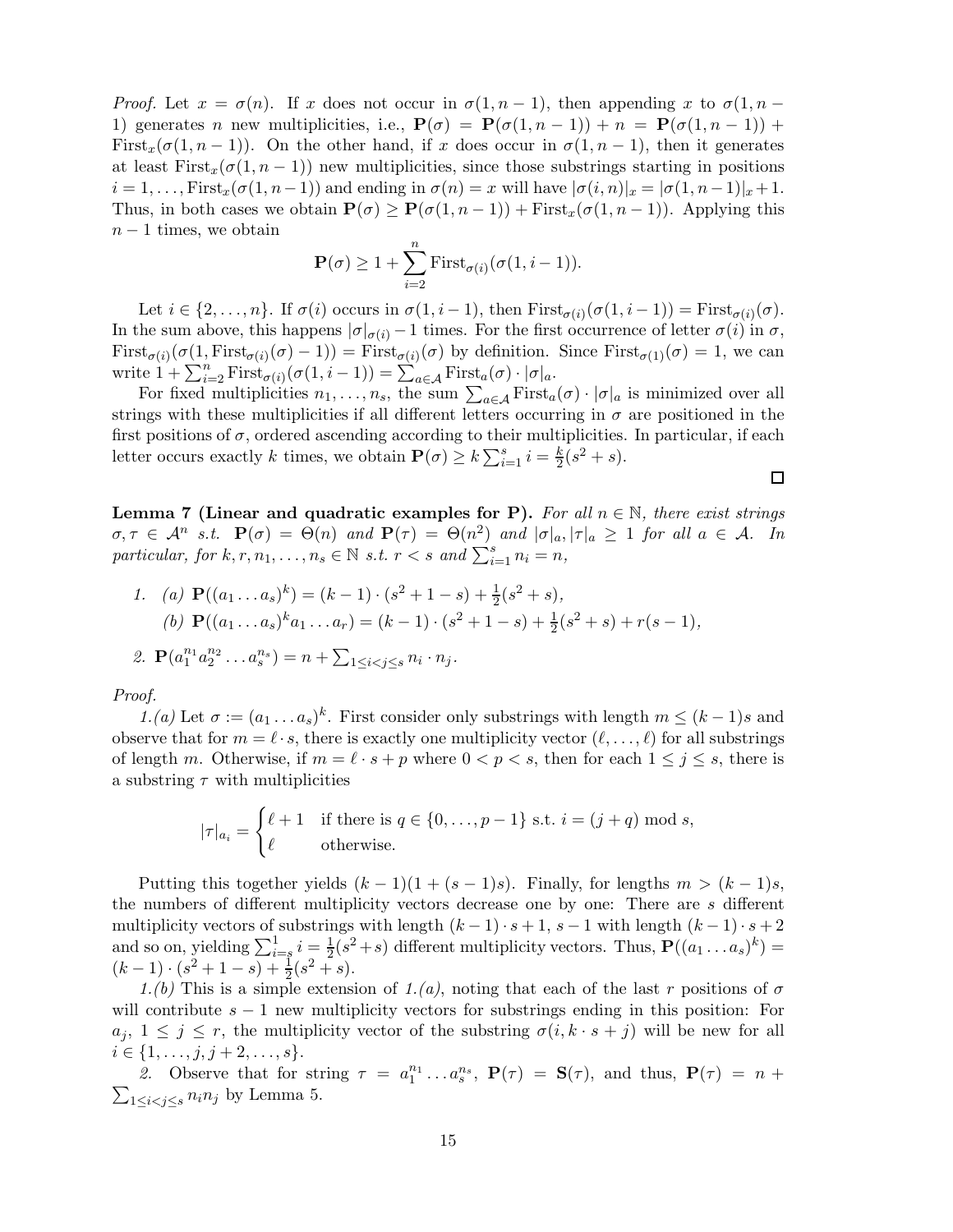Similar to the proof of Lemma 5, we have  $P((a_1 \ldots a_s)^k) = \Theta(n)$  for constant s and  $\mathbf{P}(a_1^{n_1}a_2^{n_2}\ldots a_s^{n_s}) = \Theta(n^2)$  for roughly equal multiplicities  $n_i$ .

For equal multiplicities  $|\sigma|_{a_i} = k = \frac{n}{s}$  for all *i*, the lower bound on **P** is  $\frac{k}{2}(s^2 + s)$ . Since **P**((a<sub>1</sub>...a<sub>s</sub>)<sup>k</sup>) = (k-1)·(s<sup>2</sup> + 1 − s) +  $\frac{1}{2}$ (s<sup>2</sup> + s) ≤ 2 ·  $\frac{k}{2}$ (s<sup>2</sup> + s), the string  $\tau_n = (a_1...a_s)^k$ <br>is minimal up to a factor of 2 w r t **P** is minimal up to a factor of 2 w.r.t. **P**.

The next two lemmas are used to prove a tight upper bound on **P** (Lemma 10). Hereby, we denote by  $[\Lambda]$  the characteristic value of a proposition  $\Lambda$ , i.e.,  $[\Lambda] = 1$  if  $\Lambda$  is true, and  $[\Lambda] = 0$  otherwise.

**Lemma 8 (Maximal growth of P).** Let  $n \in \mathbb{N}, x \in \mathcal{A}$  and  $\sigma \in \mathcal{A}^n$ .

- *1.* If  $\sigma$  does not contain letter x, then  $\mathbf{P}(\sigma x) = \mathbf{P}(\sigma) + (n+1)$ *.*
- 2. If  $\sigma$  contains letter x, then  $\mathbf{P}(\sigma x) \leq \mathbf{P}(\sigma) + n |\sigma|_x + |\sigma(n) = x$ .

*Proof. 1.* Obvious.

2. There are  $\mathbf{P}(\sigma)$  different multiplicity vectors of substrings starting and ending within σ. Furthermore, *n* substrings of σx start within σ and end in x. For each index  $1 \leq i \leq n-1$ s.t.  $\sigma(i) = x$ , we have mult $(\sigma(i, n)) = \text{mult}(\sigma(i + 1, n)x)$ . Thus, none of these substrings has a new multiplicity vector. There are  $|\sigma|_x$  such substrings if  $\sigma(n) \neq x$ , and  $|\sigma|_x - 1$ otherwise.  $\Box$ 

The next lemma shows that concentrating each letter in blocks maximizes the number of multiplicity vectors.

**Lemma 9 (P–maximal strings).** *Let*  $n \in \mathbb{N}$  and  $fix\ 0 \leq n_1, \ldots, n_s \in \mathbb{N}$  *s.t.*  $\sum_{i=1}^s n_i = n$ . *Then,*

$$
\mathbf{P}(a_1^{n_1} \dots a_s^{n_s}) = \max \{ \mathbf{P}(\sigma) \mid \forall i = 1, \dots, s : |\sigma|_{a_i} = n_i \}.
$$

*Proof.* By induction on n: For  $n = 1$ , the claim is obvious. Choose  $\sigma \in \mathcal{A}^{n+1}$  and denote by  $n_i := |\sigma|_{a_i}$  for  $i = 1, \ldots, s$ . Up to relabeling (which leaves **P** invariant), we may assume that the last letter of  $\sigma$  is  $a_s$ , thus we can write  $\sigma = \sigma' a_s$ . If  $n_s = 1$ , then

$$
\mathbf{P}(\sigma) = \mathbf{P}(\sigma') + (n+1) \qquad \text{by Lemma 8}
$$
  
\n
$$
\leq \mathbf{P}(a_1^{n_1} \dots a_{s-1}^{n_{s-1}}) + (n+1) \qquad \text{by the induction hypothesis}
$$
  
\n
$$
= \mathbf{P}(a_1^{n_1} \dots a_s^{n_s}) \qquad \text{by Lemma 7.}
$$

Otherwise,  $n_s > 1$ , and

$$
\mathbf{P}(\sigma) \leq \mathbf{P}(\sigma') + n - |\sigma'|_{a_s} + 1 \qquad \text{by Lemma 8}
$$
\n
$$
\leq \mathbf{P}(a_1^{n_1} \dots a_s^{n_s-1}) + n - (n_s - 1) + 1 \qquad \text{by the induction hypothesis}
$$
\n
$$
= n + \sum_{1 \leq i < j < s} n_i n_j + \sum_{i=1}^{s-1} n_i (n_s - 1) + n - (n_s - 1) + 1 \qquad \text{by Lemma 7}
$$
\n
$$
= n + \sum_{1 \leq i < j < s} n_i n_j + \sum_{i=1}^{s-1} n_i (n_s - 1) + \sum_{i=1}^{s-1} n_i + 1
$$
\n
$$
= (n + 1) + \sum_{1 \leq i < j \leq s} n_i n_j = \mathbf{P}(a_1^{n_1} \dots a_s^{n_s}).
$$

 $\Box$ 

 $\Box$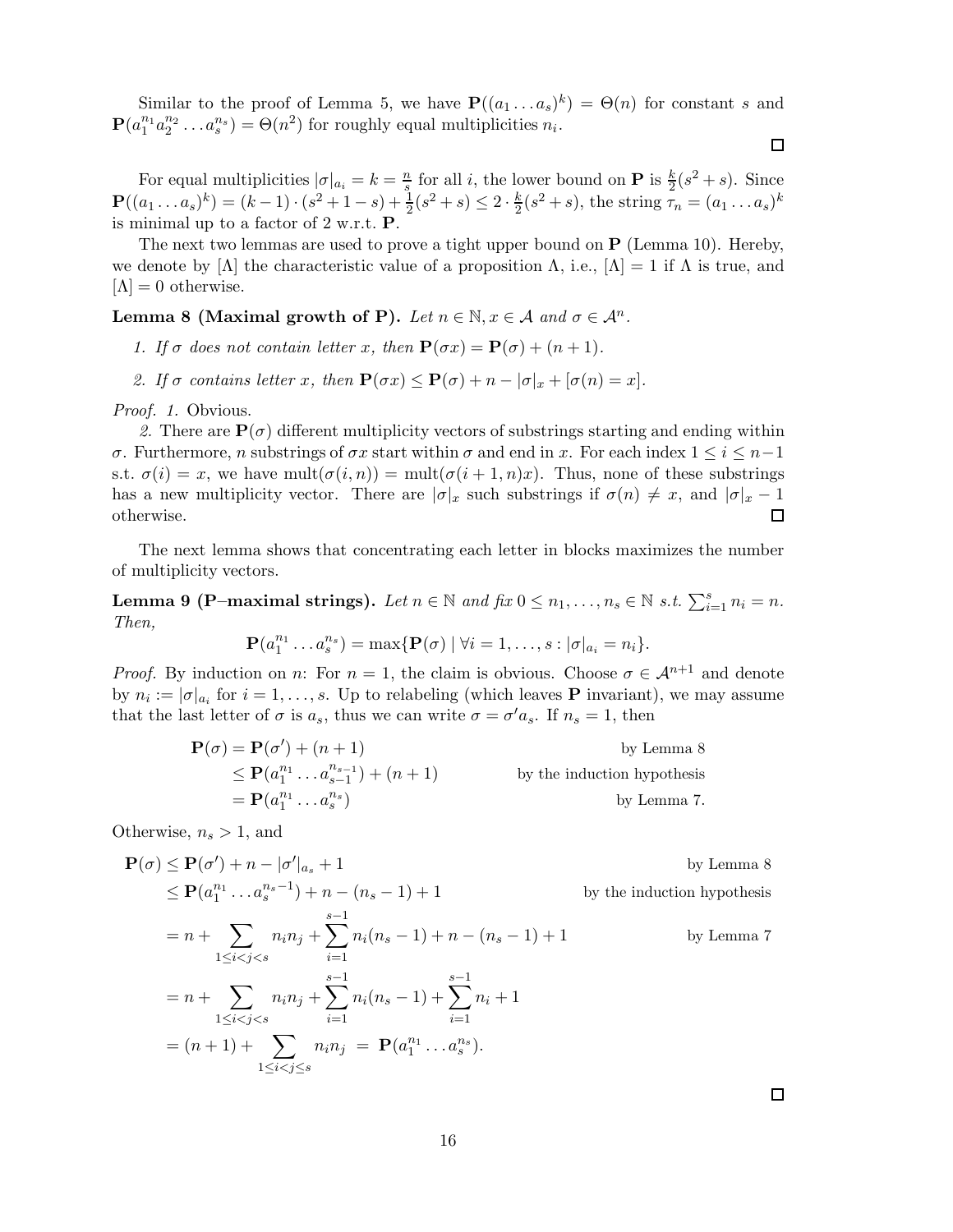**Lemma 10 (Tight upper bound on P).** Let  $\sigma \in \mathcal{A}^n$ . Then  $\mathbf{P}(\sigma) \leq n + \sum_{1 \leq i < j \leq s} m_i m_j$ , where  $m_i = \lfloor \frac{n}{s} \rfloor$  or  $m_i = \lfloor \frac{n}{s} \rfloor + 1$  for  $i = 1, \ldots, s$  and  $\sum_{i=1}^s m_i = n$ . In particular, if n is a multiple

*Proof.* Let  $\sigma \in \mathcal{A}^n$ . Denote by  $n_i := |\sigma|_{a_i}$  for  $i = 1, \ldots, s$ . Then, by Lemma 9,  $P(\sigma) \leq$  $\mathbf{P}(a_1^{n_1} \dots a_s^{n_s}) = n + \sum_{1 \leq i < j \leq s} n_i n_j$ . Let  $f(x_1, \dots, x_s) := \sum_{1 \leq i < j \leq s} x_i x_j$ . Function f attains its maximum on the set  $B_n := \{(x_1, \ldots, x_s) \mid \sum_{i=1}^s x_i = n\}$  if all values are approximately equal, i.e.,  $\max\{f(B_n)\} = f(m_1, \ldots, m_s)$  where for all i,  $m_i = \lfloor \frac{n}{s} \rfloor$  or  $m_i = \lfloor \frac{n}{s} \rfloor + 1$  and  $\sum_{i=1}^{s} m_i = n$ . Moreover, since  $\mathbf{P}(a_1^{m_1} \dots a_s^{m_s}) = n + \sum_{1 \leq i < j \leq s} a_i m_j$ , this bound is tight.<br>If *n* is a multiple of *s*, then  $m_i = \frac{n}{s}$  for all *i*, and thus:

$$
\max\{\mathbf{P}(\sigma) \mid |\sigma| = n\} = n + {s \choose 2} (\frac{n}{s})^2 = \frac{s-1}{2s} n^2 + n.
$$

#### **6.3 Number of different submasses**

A trivial tight lower bound for  $\mathbf{M}(\sigma)$  is n; strings of the form  $a^n$  for any  $a \in \mathcal{A}$  have exactly n different submasses, since  $\mu(a) > 0$ . If we have  $\mathbf{M}(\sigma) = \mathbf{P}(\sigma)$ , we also have a tight upper bound and can specify strings with a quadratic number of submasses. We therefore define the UNIQUE DECOMPOSITION PROPERTY:

A mass function  $\mu$  has the UNIQUE DECOMPOSITION PROPERTY (UDP) if, for all strings  $\sigma$  and  $\tau$ :

$$
\mu(\sigma) = \mu(\tau) \iff \forall a \in \mathcal{A} : |\sigma|_a = |\tau|_a.
$$

This just means that the masses are linearly independent over the integers. With the UDP, a mass M has at most one decomposition  $M = \sum_{a \in \mathcal{A}} \nu(a) \cdot \mu(a)$  where  $\nu(a) \in \mathbb{N}$ . In this context, the question naturally arises whether a given mass  $M$  can be the weight of a string. If the size of the alphabet is variable, then this question is a variant of the INTEGER KNAPSACK PROBLEM, and is NP–complete (cf. [GJ79]). If the alphabet size is constant, the question can be solved with a simple Integer Linear Program.

With the UDP, we have  $\mathbf{M}(\sigma) = \mathbf{P}(\sigma)$  for all  $\sigma$ . Note that this condition never holds if the masses are integers or rational numbers. If, however, we allow real numbers as masses, i.e., if  $\mu : \mathcal{A} \to \mathbb{R}^+$ , then the masses can be chosen to satisfy the UDP. For example, if  $\mathcal{A} = \{a, b\}$ , then  $\mu$  with  $\mu(a) = 1$  and  $\mu(b) = \pi$  has the UDP.

We can even achieve that  $\mathbf{M}(\sigma) = \mathbf{P}(\sigma)$  with integers if the masses may depend on the input size. Then, we can set  $\mu(a_i) := (n+1)^{i-1}$  for all  $i = 1, \ldots, s$ . However, this results in exponentially large masses.

If  $\mathbf{M}(\sigma) = \mathbf{P}(\sigma)$  holds for all strings  $\sigma$ , then all results from the previous section on **P** carry over to **M**.

## **7 Conclusion**

With LOOKUP, we presented an algorithm for the ONE–STRING MASS FINDING PROBLEM that is both skinny and speedy. This proves that it is asymptotically possible to beat both Linsearch and Binsearch at the same time. This raises the question whether there are

□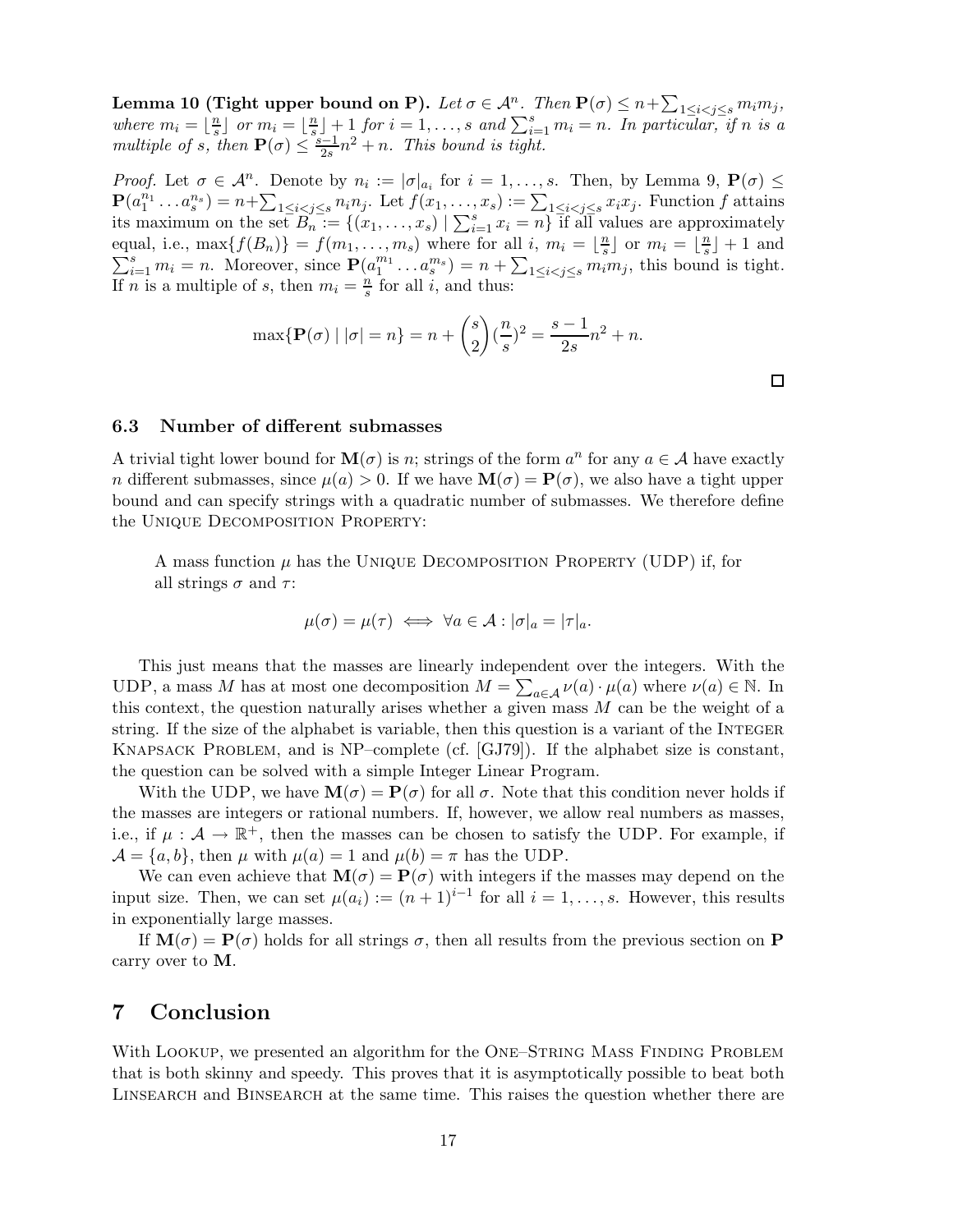more practical algorithms that are skinny and speedy. In the long run, we are interested in the tradeoff between query time and storage space for the ONE–STRING MASS FINDING PROBLEM. Do algorithms exist that can be parametrized to allow for adjustment of this tradeoff?

## **8 Acknowledgments**

We would like to thank Juraj Hromkovic who read an earlier version of this paper and made many helpful suggestions. We also thank Volker Diekert for the pointer to Parikh-vectors and Sacha Baginsky for advice on molecular biology.

## **References**

- [ABB97] Jean-Michel Autebert, Jean Berstel, and Luc Boasson. Context–free languages and pushdown automata. In Grzegorz Rozenberg and Arto Salomaa, editors, *Handbook of Formal Languages, vol. 1*, chapter 3, pages 111–174. Springer, 1997.
- [AG95] Alberto Apostolico and Zvi Galil, editors. *Combinatorial Algorithms on Words*. Springer, 1995.
- [BE01] V. Bafna and N. Edwards. SCOPE: A probabilistic model for scoring tandem mass spectra against a peptide database. *Bioinformatics*, 17(Supplement 1):S13–S21, 2001.
- [Ben86] Peter J. Bentley. *Programming Pearls*. Addison–Wesley, 1986.
- [CDF90] Michel Cosnard, Jean Duprat, and Afonso G. Ferreira. The complexity of searching in *X* + *Y* and other multisets. *Information Processing Letters*, 34:103–109, 1990.
- [CR94] M. Crochemore and W. Rytter. *Text Algorithms*. Oxford University Press, New York, NY, 1994.
- [DH00] Ding-Zhu Du and Frank K. Hwang, editors. *Combinatorial Group Testing and its Applications*. World Scientific, second edition, 2000.
- [EMYI94] J. Eng, A. McCormack, and J. R. Yates III. An approach to correlate tandem mass spectral data of peptides with amino acid sequences in a protein database. *J. Amer. Soc. Mass Spect.*, 5:976–989, 1994.
- [FKS84] Michael L. Fredman, János Komlós, and Endre Szemerédi. Storing a sparse table with  $O(1)$ worst case access time. *Journal of the ACM*, 31(3):538–544, 1984.
- [Fre75] Michael L. Fredman. Two applications of a probabilistic search technique: Sorting *X* + *Y* and building balanced search trees. In *Conference Record of Seventh Annual ACM Symposium on Theory of Computing (STOC)*, pages 240–244, 1975.
- [GJ79] M. R. Garey and D. S. Johnson. *Computers and Intractability: A Guide to the Theory of NP-Completeness*. Freeman, 1979.
- [Gus97] Dan Gusfield. *Algorithms on Strings, Trees, and Sequences*. Cambridge University Press, 1997.
- [GW91] Larry Gonick and Mark Wheelis. *The Cartoon Guide to Genetics*. HarperPerennial, updated edition, 1991.
- [HBS<sup>+</sup>93] W. J. Henzel, T. M. Billeci, J. T. Stults, S. C. Wong, C. Grimley, and C. Watanabe. Identifying proteins from two-dimensional gels by molecular mass searching of peptide fragments in protein sequence databases. *Proc. Natl. Acad. Sci. USA*, 90(11):5011–5015, 1993.
- [HPSS75] L.H. Harper, T.H. Payne, J.E. Savage, and E. Straus. Sorting *X* + *Y* . *Communications of the ACM*, 18(6):347–349, 1975.
- [JQCG93] P. James, M. Quadroni, E. Carafoli, and G. Gonnet. Protein identification by mass profile fingerprinting. *Biochem. Biophys. Res. Commun.*, 195(1):58–64, 1993.
- [Lot97] M. Lothaire. *Combinatorics on Words*. Cambridge University Press, second edition, 1997.
- [MHR93] M. Mann, P. Højrup, and P. Roepstorff. Use of mass spectrometric molecular weight information to identify proteins in sequence databases. *Biol. Mass Spectrom.*, 22(6):338–345, 1993.
- [MW94] M. Mann and M. Wilm. Error-tolerant identification of peptides in sequence databases by peptide sequence tags. *Anal. Chem.*, 66(24):4390–4399, 1994.